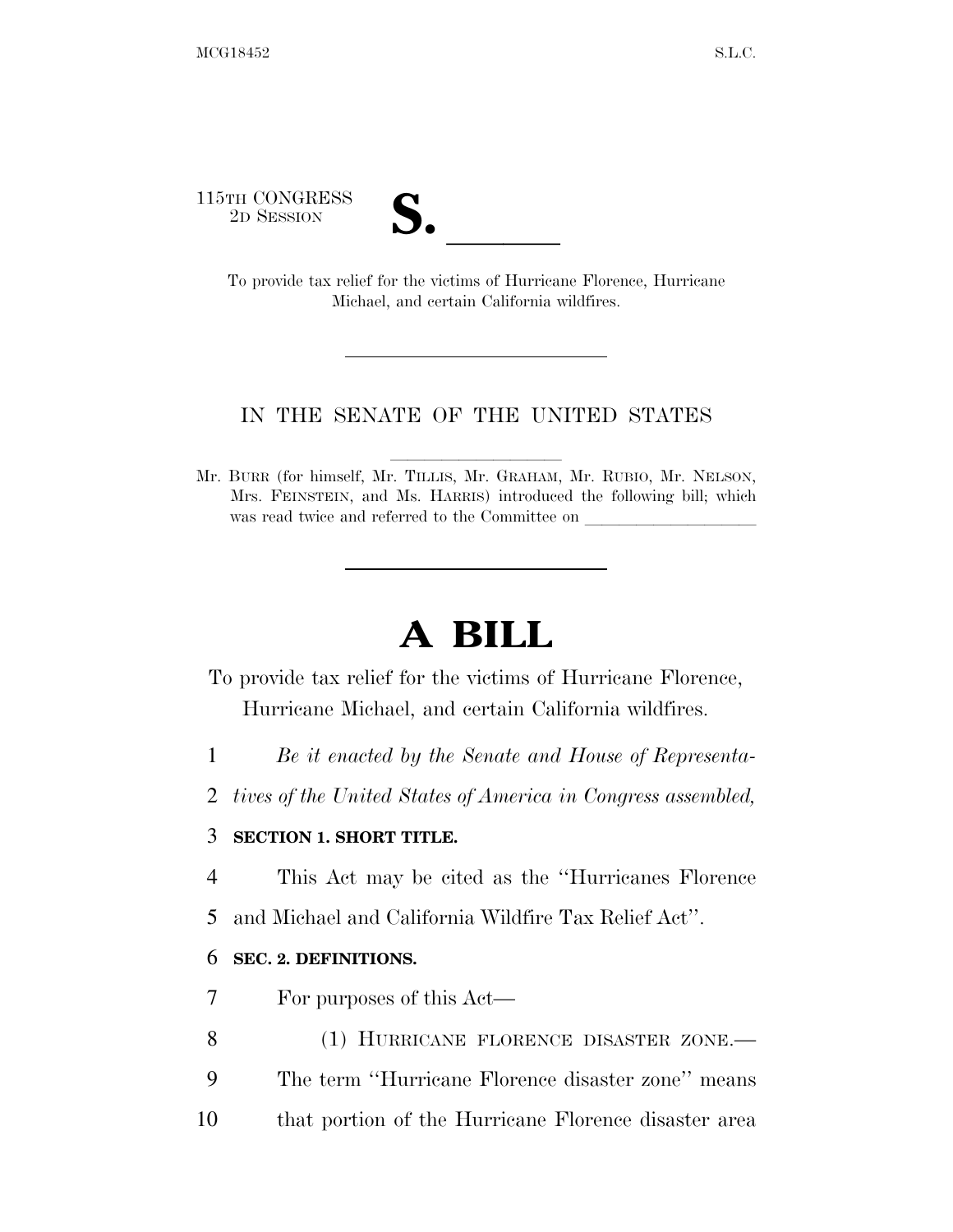determined by the President to warrant individual or individual and public assistance from the Federal Government under the Robert T. Stafford Disaster Relief and Emergency Assistance Act by reason of Hurricane Florence.

 (2) HURRICANE FLORENCE DISASTER AREA.— The term ''Hurricane Florence disaster area'' means an area with respect to which a major disaster has been declared by the President before October 13, 2018, under section 401 of such Act by reason of Hurricane Florence.

 (3) HURRICANE MICHAEL DISASTER ZONE.— The term ''Hurricane Michael disaster zone'' means that portion of the Hurricane Michael disaster area determined by the President to warrant individual or individual and public assistance from the Federal Government under the Robert T. Stafford Disaster Relief and Emergency Assistance Act by reason of Hurricane Florence.

 (4) HURRICANE MICHAEL DISASTER AREA.— The term ''Hurricane Michael disaster area'' means an area with respect to which a major disaster has been declared by the President before November 11, 2018, under section 401 of such Act by reason of Hurricane Michael.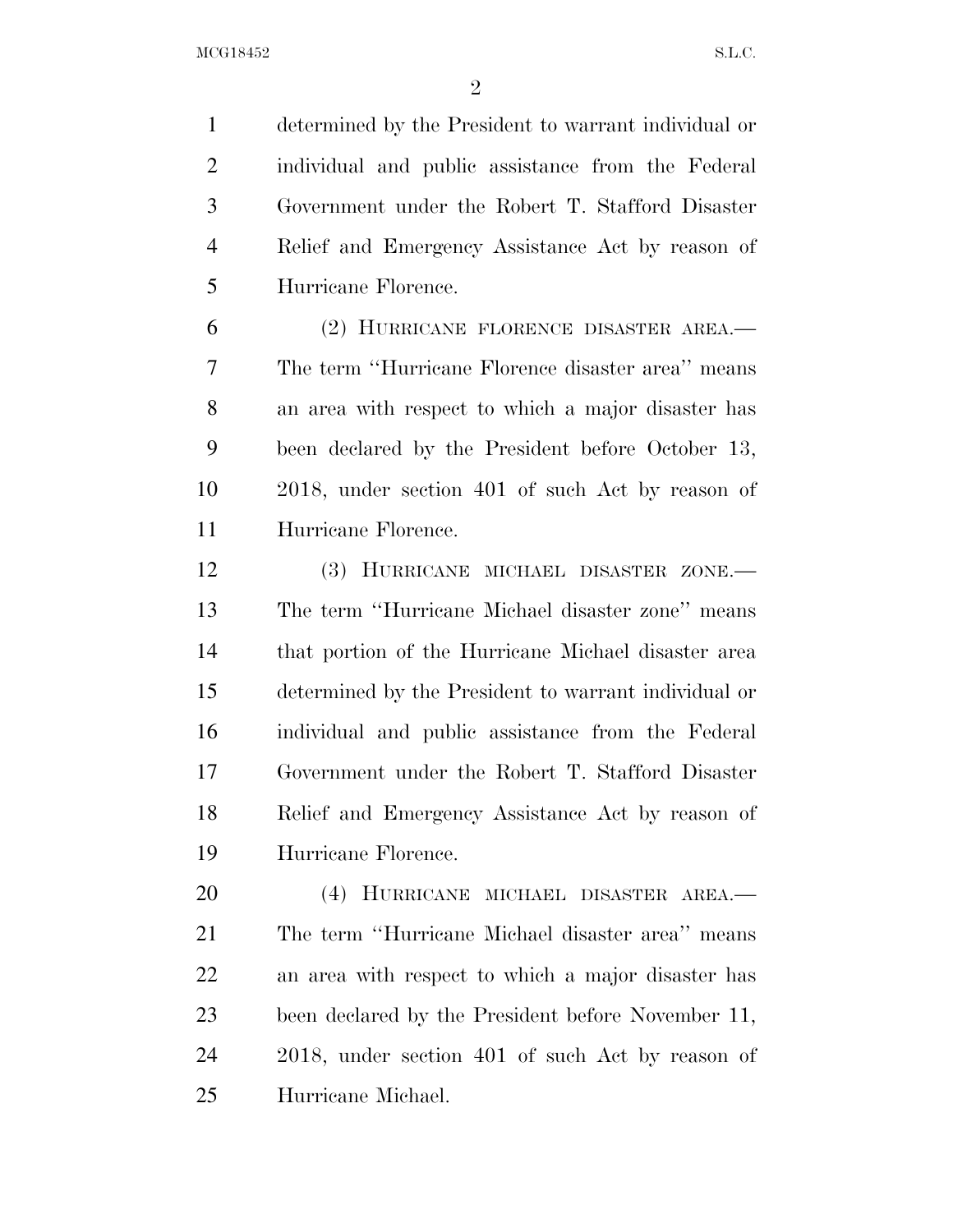(5) CALIFORNIA WILDFIRE DISASTER ZONE.— The term ''California wildfire disaster zone'' means that portion of the California wildfire disaster area determined by the President to warrant individual or individual and public assistance from the Federal Government under the Robert T. Stafford Disaster Relief and Emergency Assistance Act by reason of wildfires in California. (6) CALIFORNIA WILDFIRE DISASTER AREA.— The term ''California wildfire disaster area'' means an area with respect to which between January 19, 2018, through December 31, 2018, a major disaster has been declared by the President under section 401 of such Act by reason of wildfires in California. **SEC. 3. SPECIAL DISASTER-RELATED RULES FOR USE OF RETIREMENT FUNDS.**  (a) TAX-FAVORED WITHDRAWALS FROM RETIRE- MENT PLANS.— (1) IN GENERAL.—Section 72(t) of the Internal Revenue Code of 1986 shall not apply to any quali- fied disaster distribution. 22 (2) AGGREGATE DOLLAR LIMITATION.— (A) IN GENERAL.—For purposes of this subsection, the aggregate amount of distribu-tions received by an individual which may be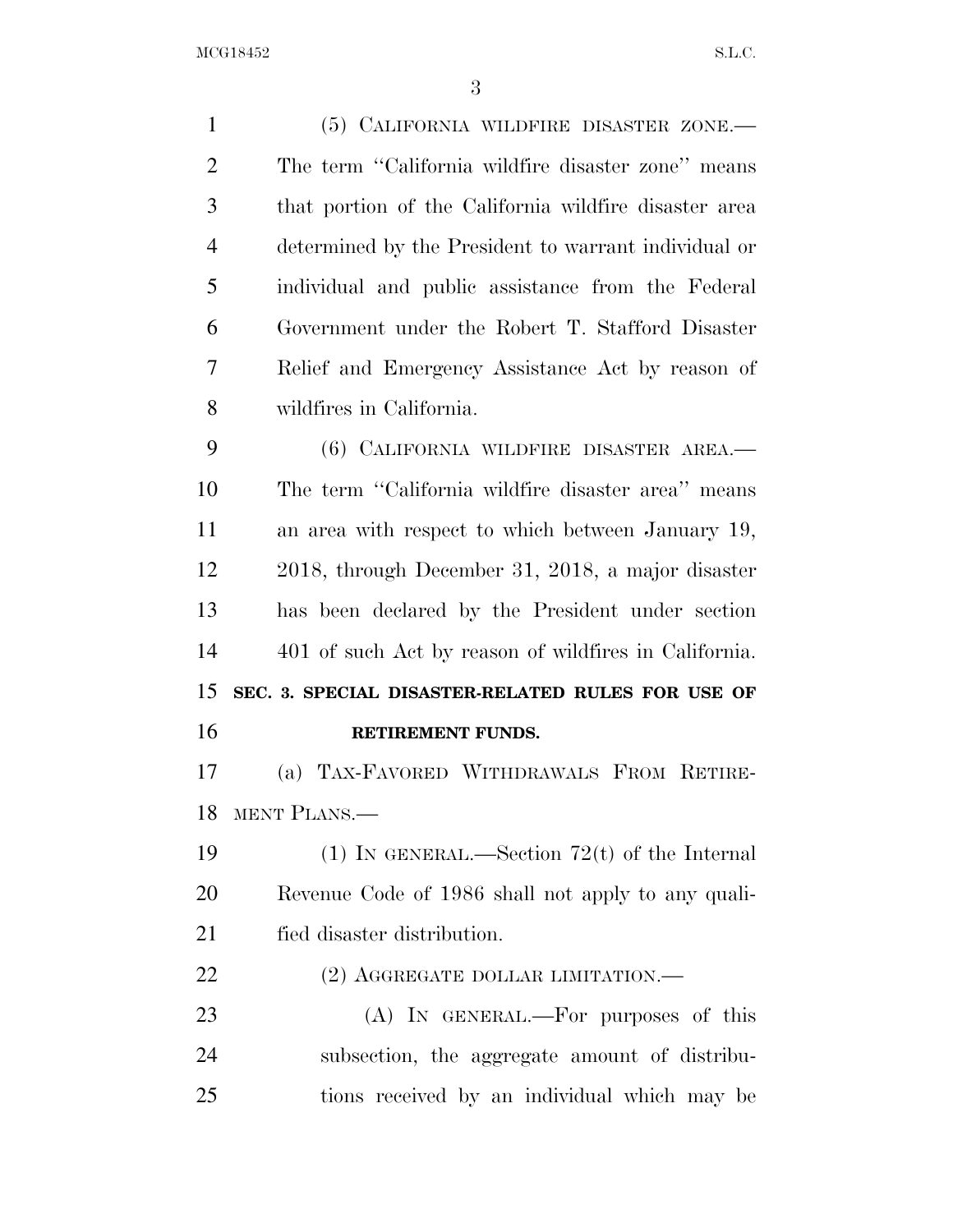| $\mathbf{1}$   | treated as qualified disaster distributions for   |
|----------------|---------------------------------------------------|
| $\overline{2}$ | any taxable year shall not exceed the excess (if  |
| 3              | any) of $-$                                       |
| $\overline{4}$ | $(i)$ \$100,000, over                             |
| 5              | (ii) the aggregate amounts treated as             |
| 6              | qualified disaster distributions received by      |
| 7              | such individual for all prior taxable years.      |
| 8              | (B)<br>TREATMENT OF PLAN DISTRIBU-                |
| 9              | TIONS.—If a distribution to an individual would   |
| 10             | (without regard to subparagraph (A)) be a         |
| 11             | qualified disaster distribution, a plan shall not |
| 12             | be treated as violating any requirement of the    |
| 13             | Internal Revenue Code of 1986 merely because      |
| 14             | the plan treats such distribution as a qualified  |
| 15             | disaster distribution, unless the aggregate       |
| 16             | amount of such distributions from all plans       |
| 17             | maintained by the employer (and any member        |
| 18             | of any controlled group which includes the em-    |
| 19             | ployer) to such individual exceeds $$100,000$ .   |
| 20             | (C) CONTROLLED GROUP. For purposes                |
| 21             | of subparagraph (B), the term "controlled         |
| 22             | group" means any group treated as a single        |
| 23             | employer under subsection (b), (c), (m), or (o)   |
| 24             | of section 414 of the Internal Revenue Code of    |
| 25             | 1986.                                             |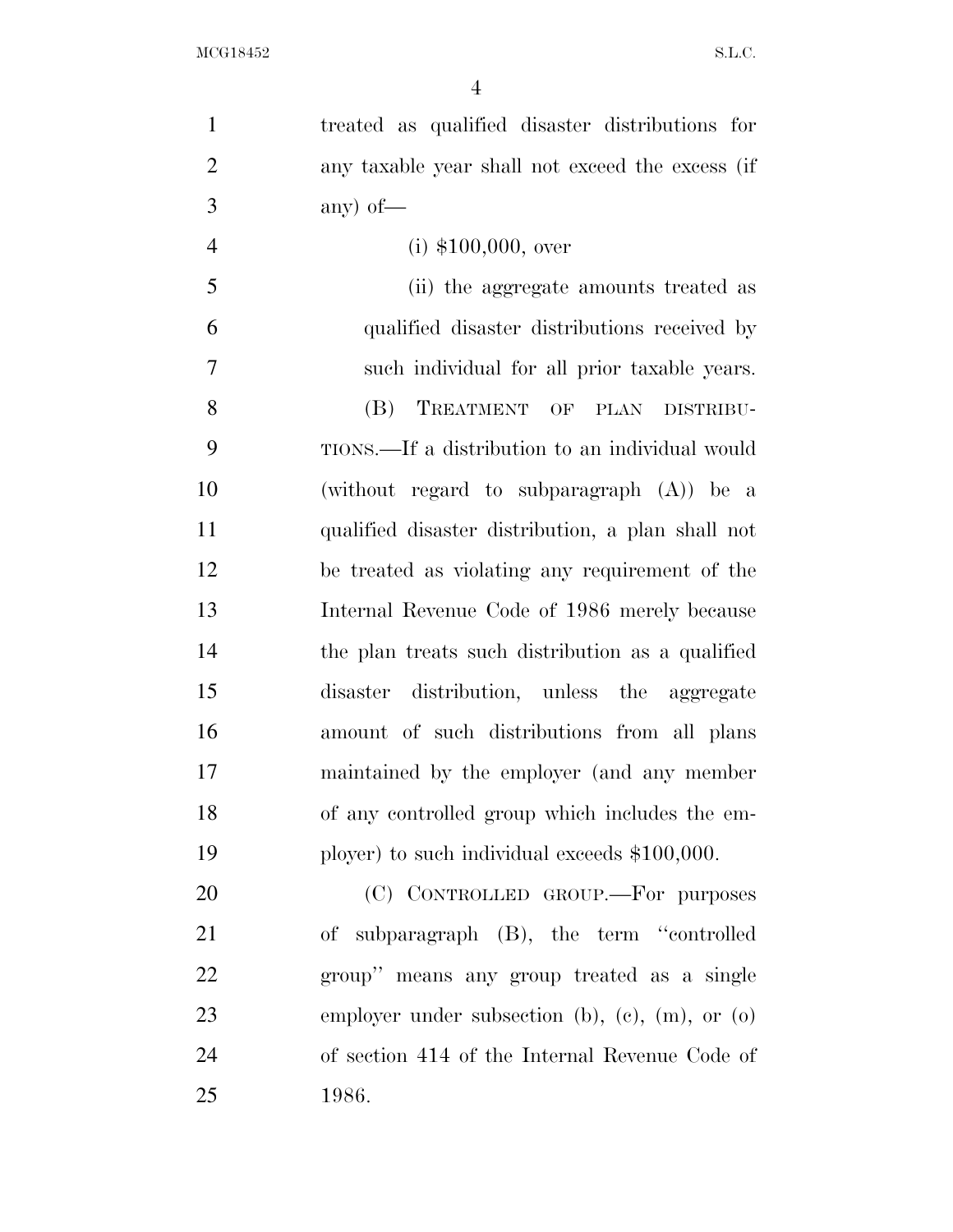1 (3) AMOUNT DISTRIBUTED MAY BE REPAID.— (A) IN GENERAL.—Any individual who re- ceives a qualified disaster distribution may, at any time during the 3-year period beginning on the day after the date on which such distribu- tion was received, make 1 or more contributions in an aggregate amount not to exceed the amount of such distribution to an eligible retire- ment plan of which such individual is a bene- ficiary and to which a rollover contribution of such distribution could be made under section  $402(e)$ ,  $403(a)(4)$ ,  $403(b)(8)$ ,  $408(d)(3)$ , or 457(e)(16), of the Internal Revenue Code of 1986, as the case may be. 15 (B) TREATMENT OF REPAYMENTS OF DIS- TRIBUTIONS FROM ELIGIBLE RETIREMENT PLANS OTHER THAN IRAS.—For purposes of the Internal Revenue Code of 1986, if a con- tribution is made pursuant to subparagraph (A) with respect to a qualified disaster distribution from an eligible retirement plan other than an individual retirement plan, then the taxpayer shall, to the extent of the amount of the con- tribution, be treated as having received the qualified disaster distribution in an eligible roll-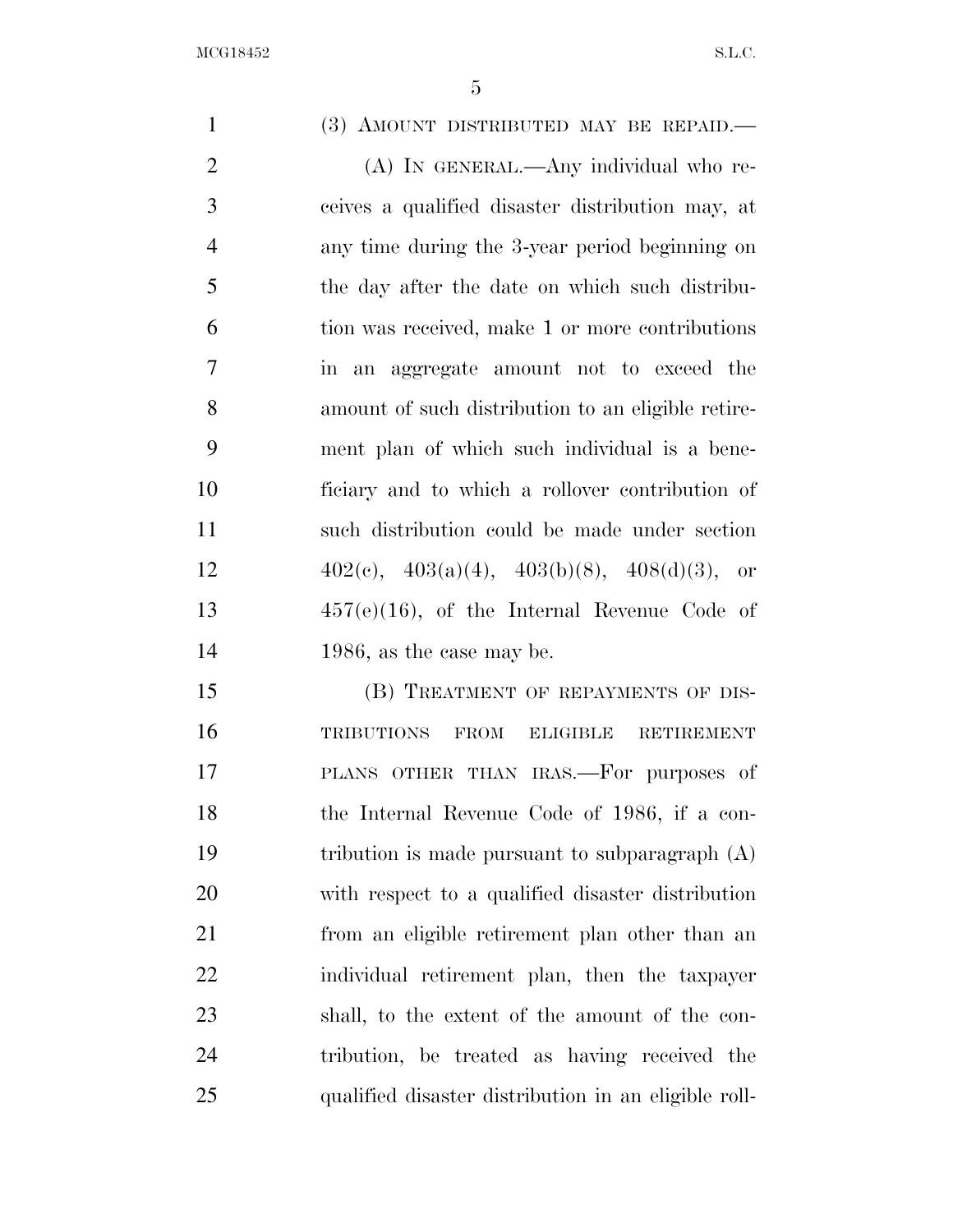over distribution (as defined in section  $402(c)(4)$  of such Code) and as having trans- ferred the amount to the eligible retirement plan in a direct trustee to trustee transfer with-in 60 days of the distribution.

 (C) TREATMENT OF REPAYMENTS FOR DISTRIBUTIONS FROM IRAS.—For purposes of the Internal Revenue Code of 1986, if a con- tribution is made pursuant to subparagraph (A) with respect to a qualified disaster distribution from an individual retirement plan (as defined 12 by section  $7701(a)(37)$  of such Code), then, to the extent of the amount of the contribution, the qualified disaster distribution shall be treat- ed as a distribution described in section  $16 \qquad \qquad 408(d)(3)$  of such Code and as having been transferred to the eligible retirement plan in a direct trustee to trustee transfer within 60 days of the distribution.

 (4) DEFINITIONS.—For purposes of this sub-section—

 (A) QUALIFIED DISASTER DISTRIBU- TION.—Except as provided in paragraph (2), the term ''qualified disaster distribution'' means—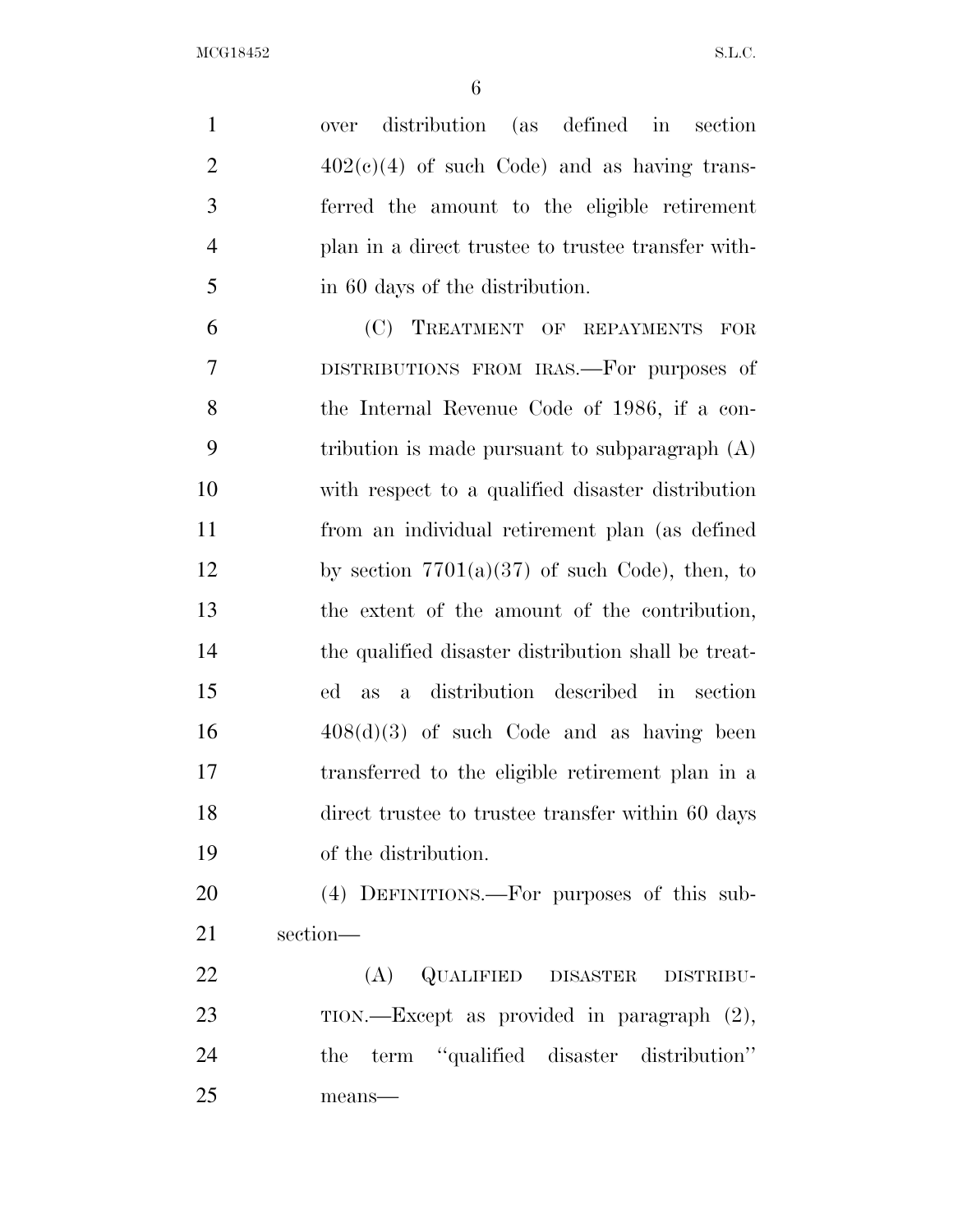| $\mathbf{1}$   | (i) any distribution from an eligible          |
|----------------|------------------------------------------------|
| $\overline{2}$ | retirement plan made on or after Sep-          |
| 3              | tember 13, 2018, and before January 1,         |
| $\overline{4}$ | 2020, to an individual whose principal         |
| 5              | place of abode on September 13, 2018, is       |
| 6              | located in the Hurricane Florence disaster     |
| $\overline{7}$ | area and who has sustained an economic         |
| 8              | loss by reason of Hurricane Florence,          |
| 9              | (ii) any distribution from an eligible         |
| 10             | retirement plan made on or after October       |
| 11             | $7, 2018,$ and before January 1, 2020, to      |
| 12             | an individual whose principal place of         |
| 13             | abode on October $7, 2018$ , is located in the |
| 14             | Hurricane Michael disaster area and who        |
| 15             | has sustained an economic loss by reason       |
| 16             | of Hurricane Michael, and                      |
| 17             | (iii) any distribution from an eligible        |
| 18             | retirement plan made on or after July 23,      |
| 19             | $2018$ , and before January 1, 2020, to an     |
| 20             | individual whose principal place of abode      |
| 21             | during any portion of the period from July     |
| 22             | $23, 2018,$ to December 31, 2018, is located   |
| 23             | in the California wildfire disaster area and   |
| 24             | who has sustained an economic loss by rea-     |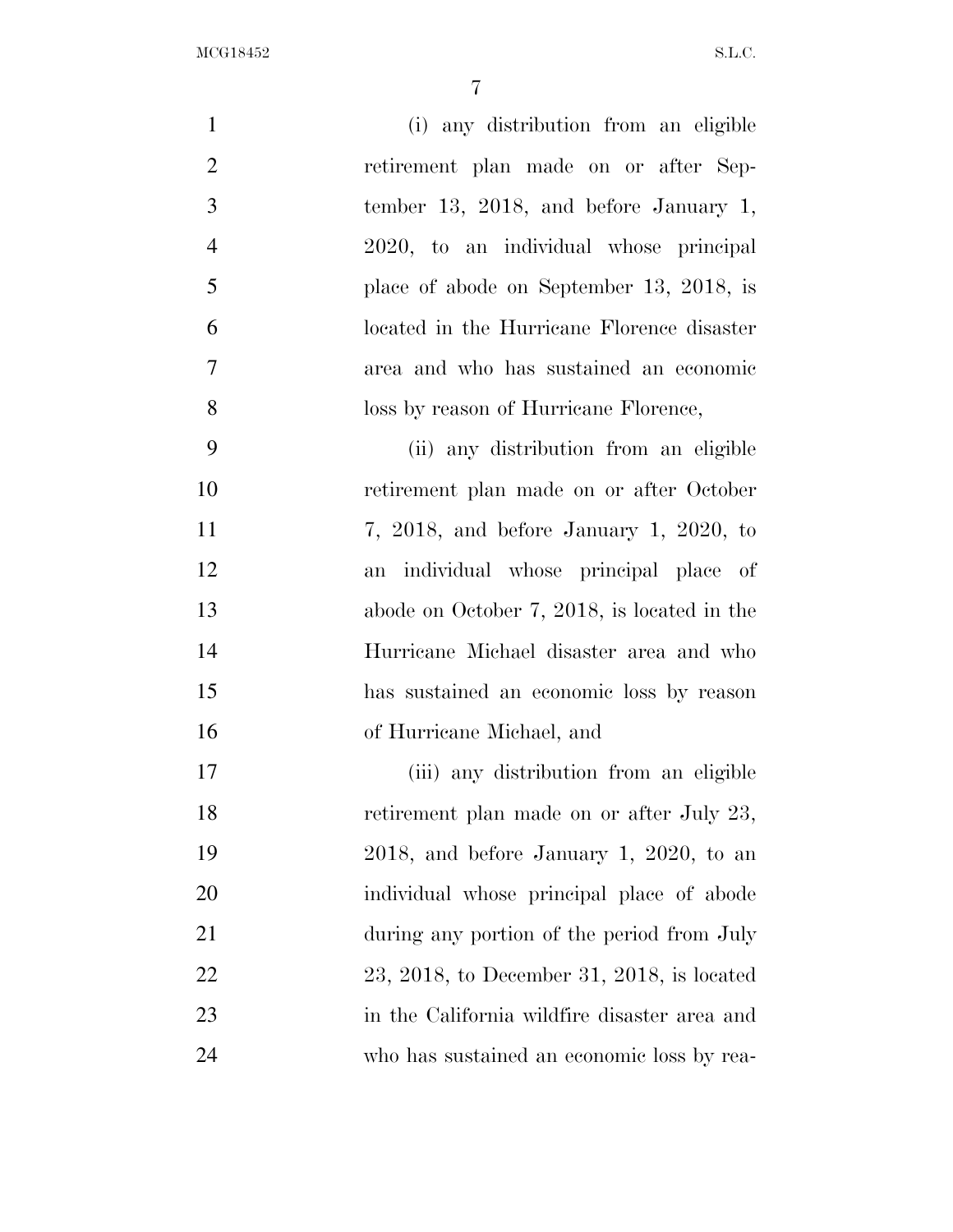| $\mathbf{1}$   | son of the wildfires to which the declara-           |
|----------------|------------------------------------------------------|
| $\overline{2}$ | tion of such area relates.                           |
| 3              | (B) ELIGIBLE RETIREMENT PLAN.—The                    |
| $\overline{4}$ | term "eligible retirement plan" shall have the       |
| 5              | meaning given such term by section                   |
| 6              | $402(c)(8)(B)$ of the Internal Revenue Code of       |
| 7              | 1986.                                                |
| 8              | (5) INCOME INCLUSION SPREAD OVER 3-YEAR              |
| 9              | PERIOD.                                              |
| 10             | $(A)$ In GENERAL.—In the case of any                 |
| 11             | qualified disaster distribution, unless the tax-     |
| 12             | payer elects not to have this paragraph apply        |
| 13             | for any taxable year, any amount required to be      |
| 14             | included in gross income for such taxable year       |
| 15             | shall be so included ratably over the 3-taxable-     |
| 16             | year period beginning with such taxable year.        |
| 17             | (B) SPECIAL RULE.—For purposes of sub-               |
| 18             | paragraph $(A)$ , rules similar to the rules of sub- |
| 19             | paragraph $(E)$ of section $408A(d)(3)$ of the In-   |
| 20             | ternal Revenue Code of 1986 shall apply.             |
| 21             | $(6)$ SPECIAL RULES.—                                |
| 22             | (A) EXEMPTION OF DISTRIBUTIONS FROM                  |
| 23             | TRUSTEE TO TRUSTEE TRANSFER AND WITH-                |
| 24             | HOLDING RULES.—For purposes of sections              |
| 25             | $401(a)(31)$ , $402(f)$ , and $3405$ of the Internal |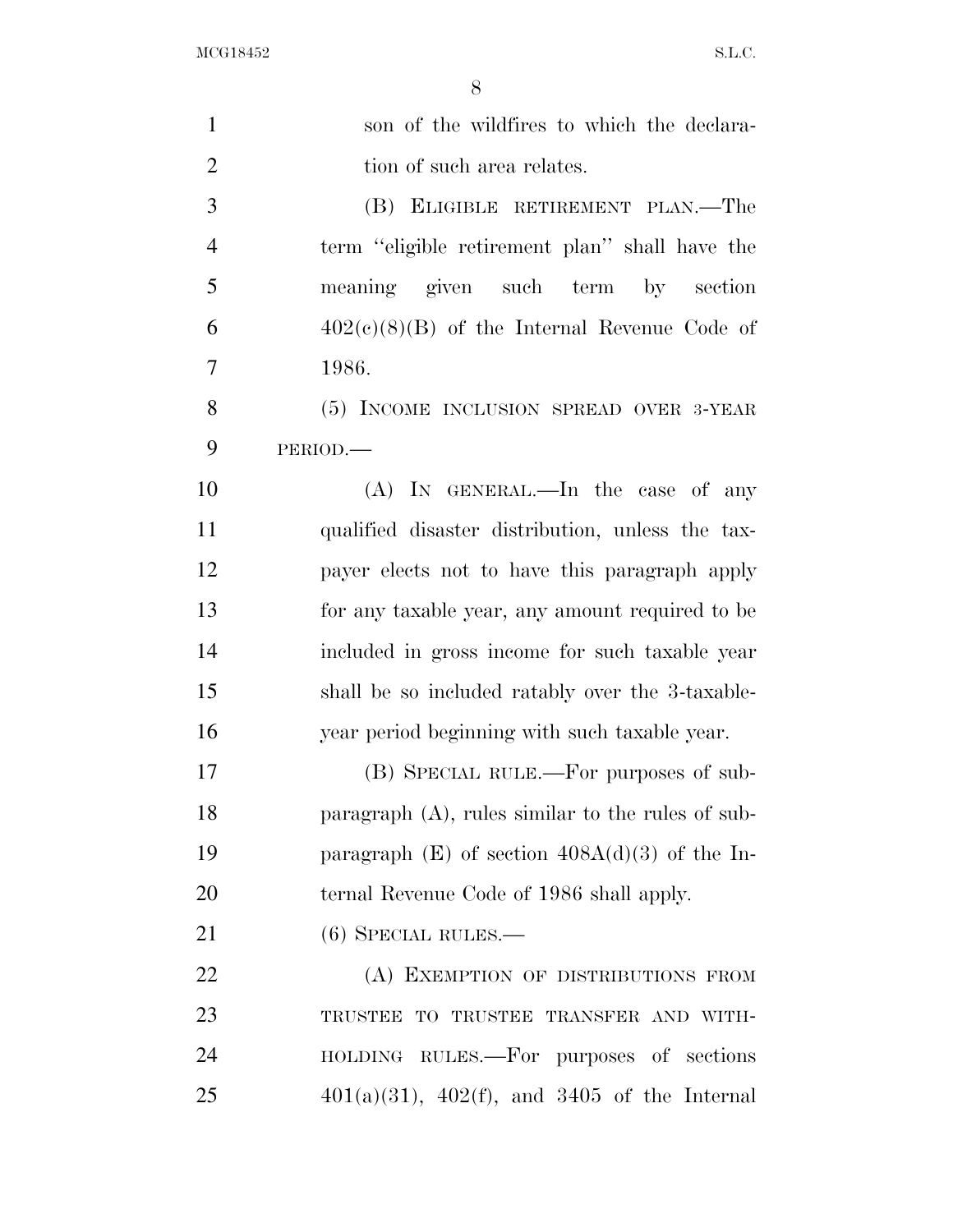| $\mathbf{1}$   |     | Revenue Code of 1986, qualified disaster dis-          |
|----------------|-----|--------------------------------------------------------|
| $\overline{2}$ |     | tributions shall not be treated as eligible roll-      |
| 3              |     | over distributions.                                    |
| $\overline{4}$ |     | (B) QUALIFIED DISASTER DISTRIBUTIONS                   |
| 5              |     | TREATED AS MEETING PLAN DISTRIBUTION RE-               |
| 6              |     | QUIREMENTS.—For purposes the Internal Rev-             |
| 7              |     | enue Code of 1986, a qualified disaster dis-           |
| 8              |     | tribution shall be treated as meeting the re-          |
| 9              |     | quirements of sections $401(k)(2)(B)(i)$ ,             |
| 10             |     | $403(b)(7)(A)(ii)$ , $403(b)(11)$ , and $457(d)(1)(A)$ |
| 11             |     | of such Code.                                          |
| 12             | (b) | RECONTRIBUTIONS OF WITHDRAWALS<br>FOR                  |
| 13             |     | HOME PURCHASES.-                                       |
| 14             |     | (1) RECONTRIBUTIONS.                                   |
| 15             |     | (A) IN GENERAL.—Any individual who re-                 |
| 16             |     | ceived a qualified distribution may, during the        |
| 17             |     | applicable period, make 1 or more contributions        |
| 18             |     | aggregate amount not to exceed the<br>an<br>$\ln$      |
| 19             |     | amount of such qualified distribution to an eli-       |
| 20             |     | gible retirement plan (as defined in section           |
| 21             |     | $402(c)(8)(B)$ of the Internal Revenue Code of         |
| <u>22</u>      |     | 1986) of which such individual is a beneficiary        |
| 23             |     | and to which a rollover contribution of such dis-      |

tribution could be made under section 402(c),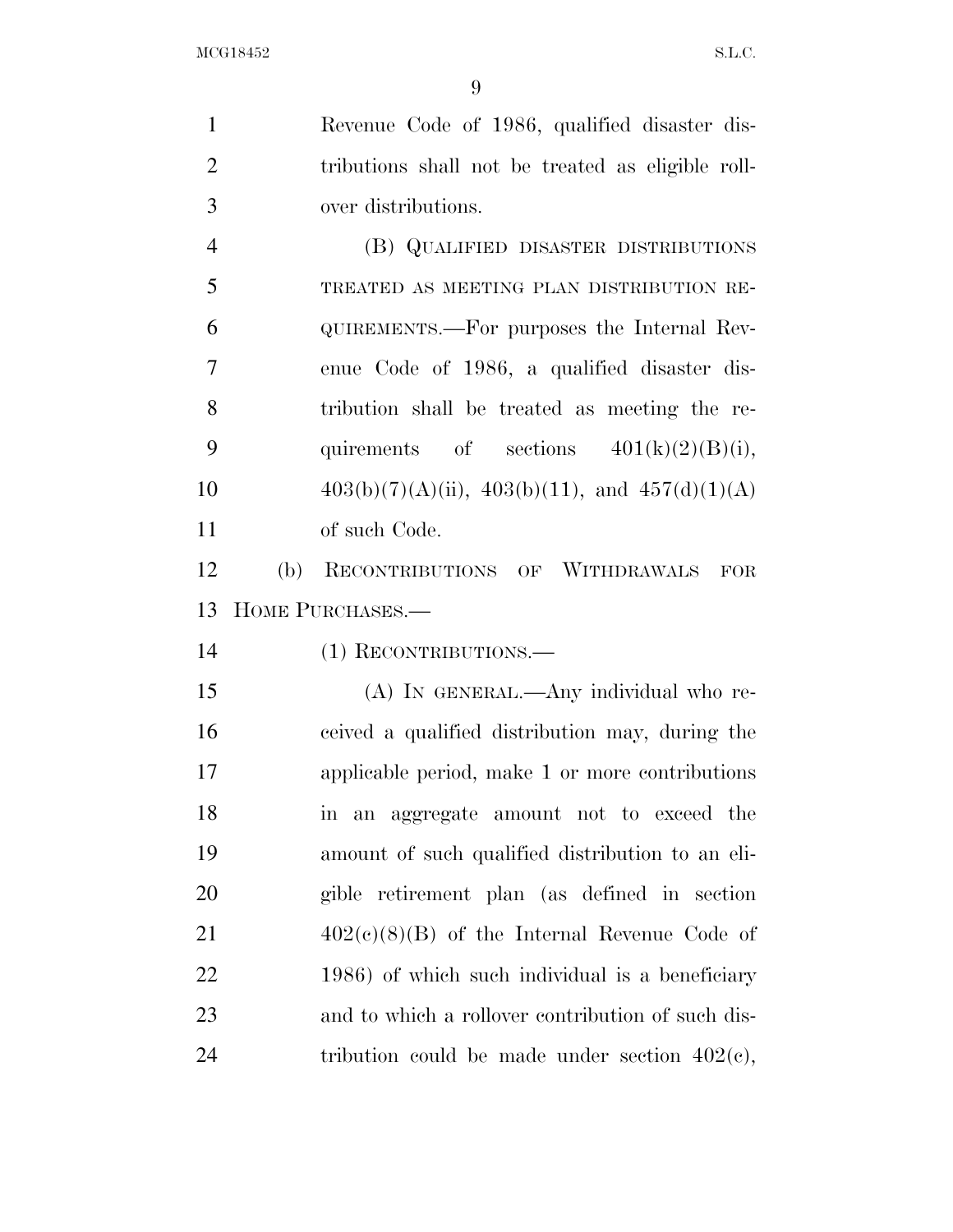| $\mathbf{1}$   | $403(a)(4)$ , $403(b)(8)$ , or $408(d)(3)$ , of such  |
|----------------|-------------------------------------------------------|
| $\overline{2}$ | Code, as the case may be.                             |
| 3              | (B) TREATMENT OF REPAYMENTS.—Rules                    |
| $\overline{4}$ | similar to the rules of subparagraphs (B) and         |
| 5              | $(C)$ of subsection $(a)(3)$ shall apply for purposes |
| 6              | of this subsection.                                   |
| $\overline{7}$ | (2) QUALIFIED DISTRIBUTION.—For purposes              |
| 8              | of this subsection—                                   |
| 9              | (A) IN GENERAL.—The term "qualified                   |
| 10             | distribution" means any qualified Florence dis-       |
| 11             | tribution, any qualified Michael distribution,        |
| 12             | and any qualified California wildfire distribu-       |
| 13             | tion.                                                 |
| 14             | QUALIFIED FLORENCE DISTRIBU-<br>(B)                   |
| 15             | TION.—The term "qualified Florence distribu-          |
| 16             | tion" means any distribution—                         |
| 17             | described<br>section<br>(i)<br>$\operatorname{in}$    |
| 18             | $401(k)(2)(B)(i)(IV), 403(b)(7)(A)(ii)$ (but          |
| 19             | only to the extent such distribution relates          |
| 20             | to financial hardship), $403(b)(11)(B)$ , or          |
| 21             | $72(t)(2)(F)$ , of the Internal Revenue Code          |
| 22             | of 1986,                                              |
| 23             | (ii) received after February 28, 2018,                |
| 24             | and before October 13, 2018, and                      |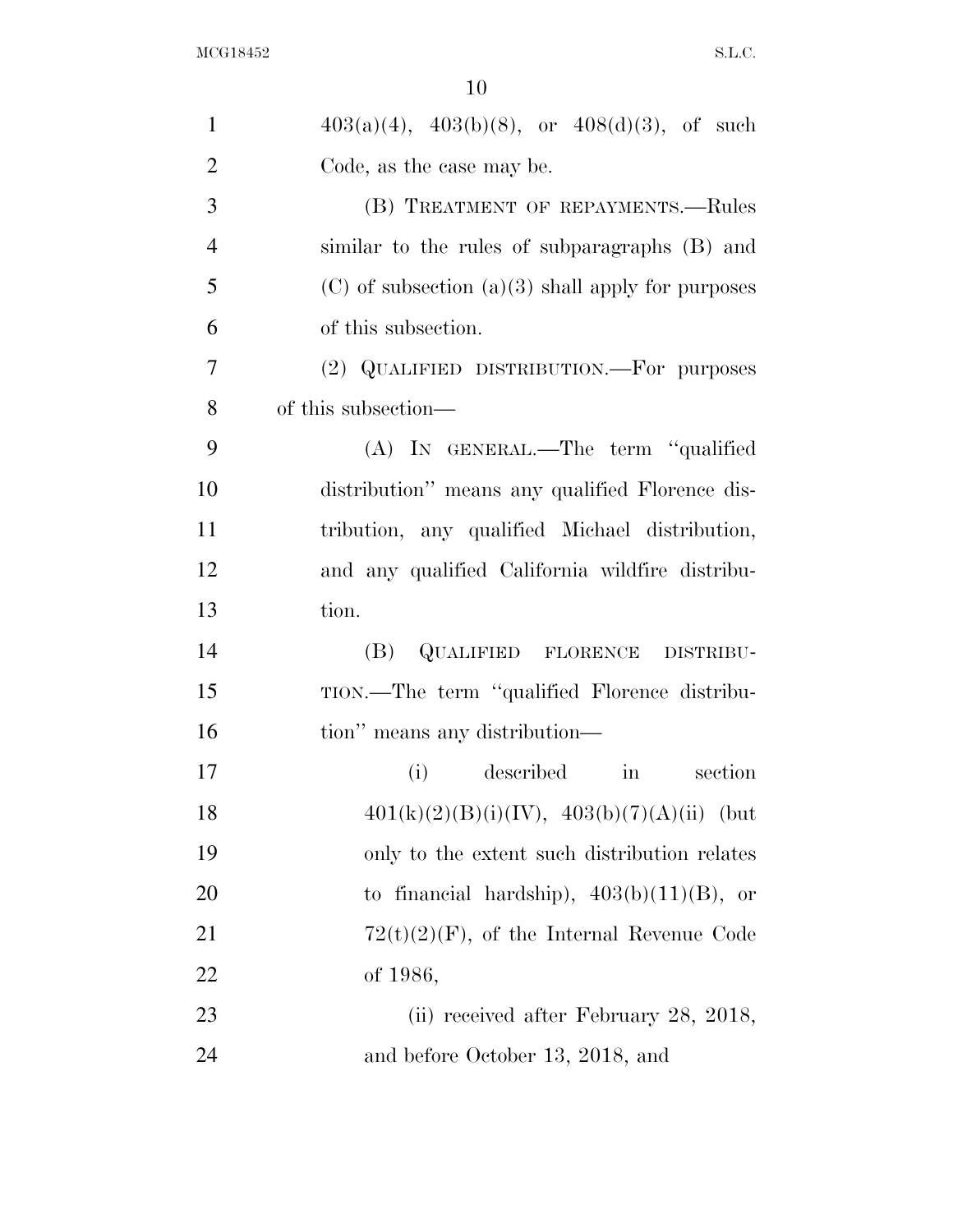| $\mathbf{1}$   | (iii) which was to be used to purchase             |
|----------------|----------------------------------------------------|
| $\overline{2}$ | or construct a principal residence in the          |
| 3              | Hurricane Florence disaster area, but              |
| $\overline{4}$ | which was not so purchased or constructed          |
| 5              | on account of Hurricane Florence.                  |
| 6              | (C) QUALIFIED MICHAEL DISTRIBUTION.—               |
| 7              | term "qualified Michael distribution"<br>The       |
| 8              | means any distribution—                            |
| 9              | described<br>(i)<br>section<br>$\operatorname{in}$ |
| 10             | $401(k)(2)(B)(i)(IV), 403(b)(7)(A)(ii)$ (but       |
| 11             | only to the extent such distribution relates       |
| 12             | to financial hardship), $403(b)(11)(B)$ , or       |
| 13             | $72(t)(2)(F)$ , of the Internal Revenue Code       |
| 14             | of 1986,                                           |
| 15             | (ii) received after February 28, 2018,             |
| 16             | and before November 11, 2018, and                  |
| 17             | (iii) which was to be used to purchase             |
| 18             | or construct a principal residence in the          |
| 19             | Hurricane Michael disaster area, but which         |
| 20             | was not so purchased or constructed on ac-         |
| 21             | count of Hurricane Michael.                        |
| 22             | (D) QUALIFIED CALIFORNIA WILDFIRE                  |
| 23             | DISTRIBUTION.—The term "qualified California"      |
| 24             | wildfire distribution" means any distribution-     |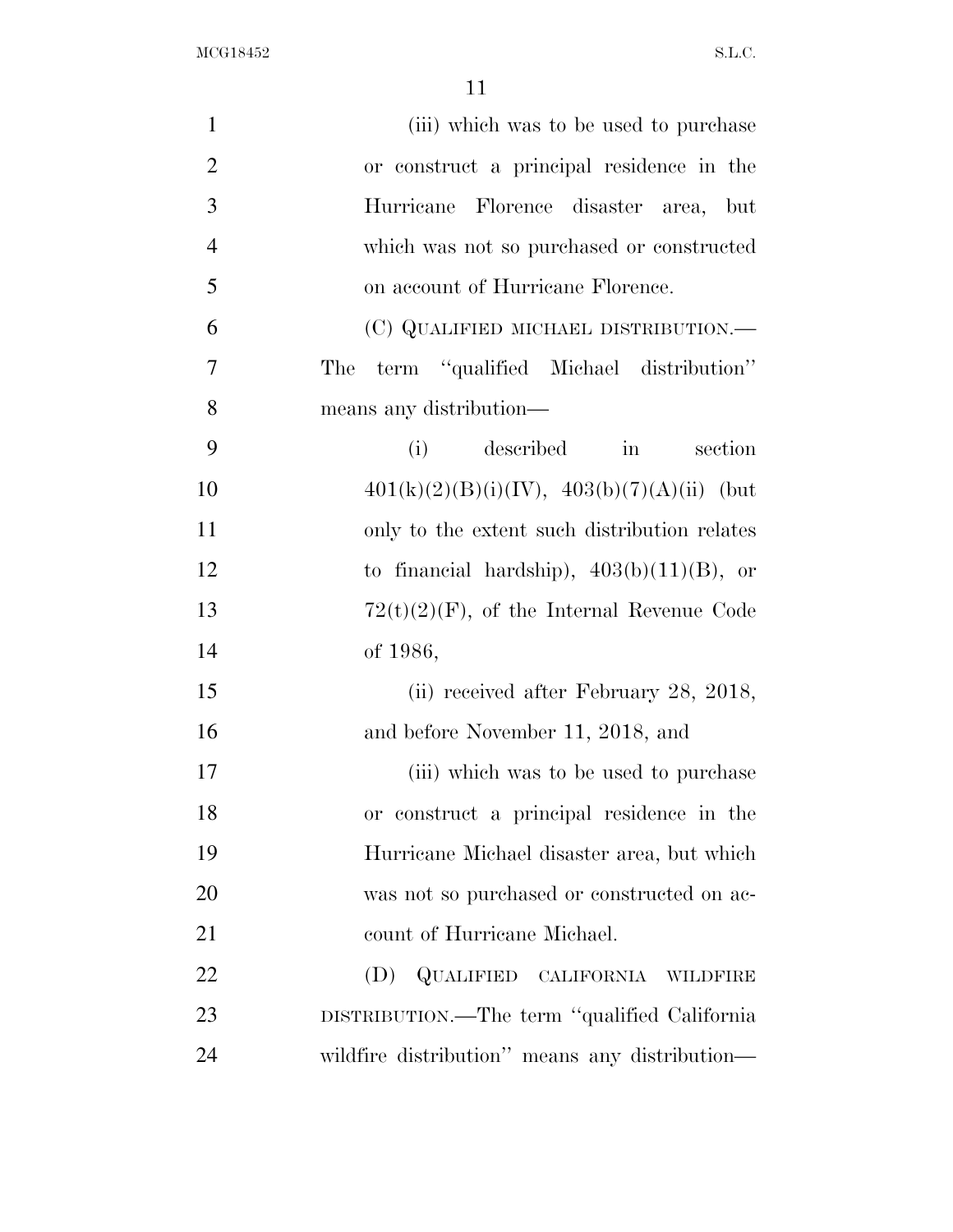| $\mathbf{1}$   | described<br>in<br>(i)<br>section                |
|----------------|--------------------------------------------------|
| $\overline{2}$ | $401(k)(2)(B)(i)(IV), 403(b)(7)(A)(ii)$ (but     |
| 3              | only to the extent such distribution relates     |
| $\overline{4}$ | to financial hardship), $403(b)(11)(B)$ , or     |
| 5              | $72(t)(2)(F)$ , of the Internal Revenue Code     |
| 6              | of 1986,                                         |
| 7              | (ii) received after February 28, 2018,           |
| 8              | and before December 31, 2018, and                |
| 9              | (iii) which was to be used to purchase           |
| 10             | or construct a principal residence in the        |
| 11             | California wildfire disaster area, but which     |
| 12             | was not so purchased or constructed on ac-       |
| 13             | count of the wildfires to which the declara-     |
| 14             | tion of such area relates.                       |
| 15             | (3) APPLICABLE PERIOD.—For purposes of this      |
| 16             | subsection, the term "applicable period" means—  |
| 17             | (A) with respect to any qualified Florence       |
| 18             | distribution, the period beginning on September  |
| 19             | $13, 2018,$ and ending on February 28, 2019,     |
| 20             | (B) with respect to any qualified Michael        |
| 21             | distribution, the period beginning on October 7, |
| 22             | $2018$ , and ending on February 28, 2019, and    |
| 23             | (C) with respect to any qualified California     |
| 24             | wildfire distribution, the period beginning on   |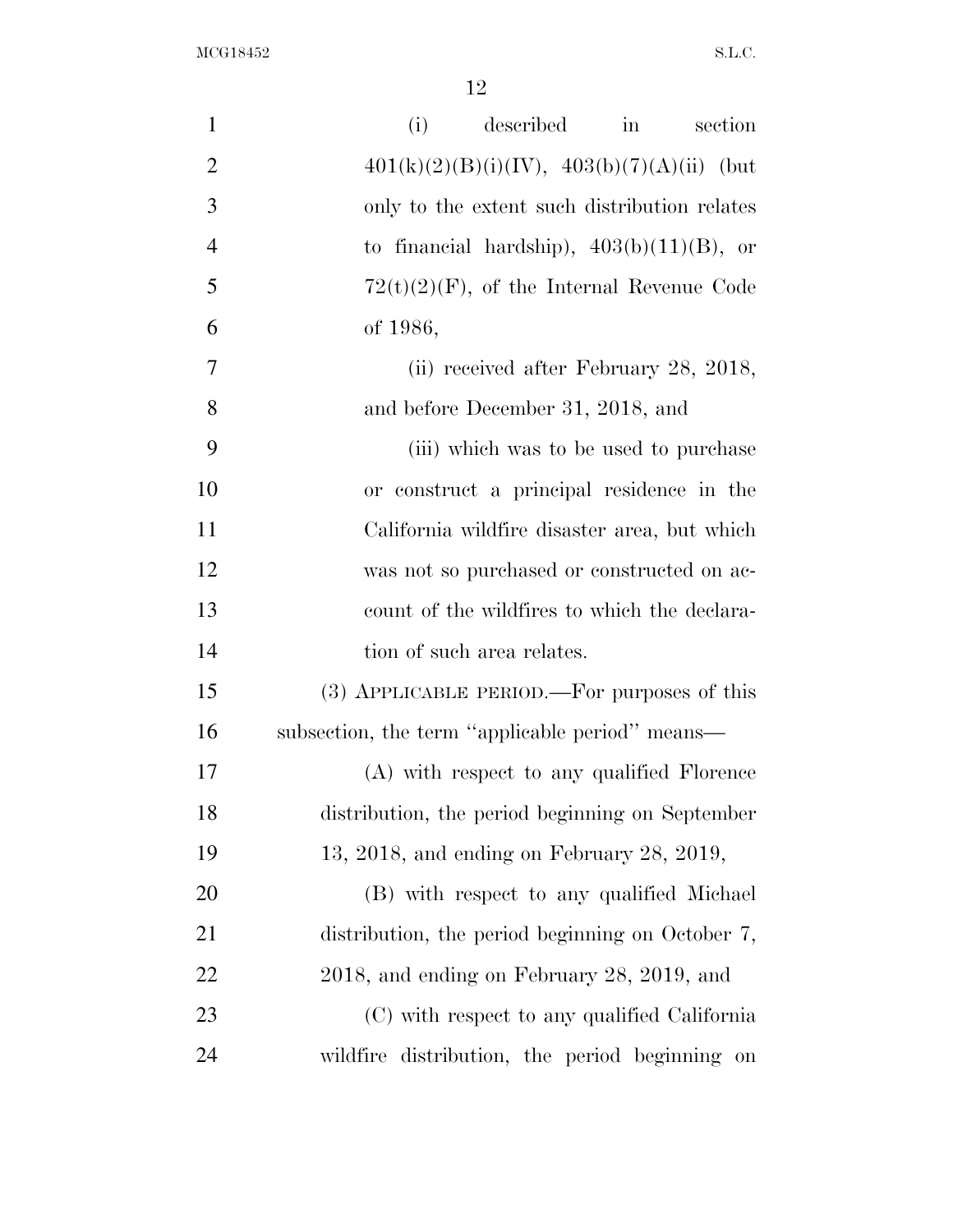| $\mathbf{1}$   | July 23, 2018, and ending on February 28,              |
|----------------|--------------------------------------------------------|
| $\overline{2}$ | 2019.                                                  |
| 3              | (c) LOANS FROM QUALIFIED PLANS.                        |
| $\overline{4}$ | (1) INCREASE IN LIMIT ON LOANS NOT TREAT-              |
| 5              | ED AS DISTRIBUTIONS. In the case of any loan           |
| 6              | from a qualified employer plan (as defined under       |
| 7              | section $72(p)(4)$ of the Internal Revenue Code of     |
| 8              | 1986) to a qualified individual made during the ap-    |
| 9              | plicable period—                                       |
| 10             | (A) clause (i) of section $72(p)(2)(A)$ of             |
| 11             | such Code shall be applied by substituting             |
| 12             | " $$100,000$ " for " $$50,000$ ", and                  |
| 13             | (B) clause (ii) of such section shall be ap-           |
| 14             | plied by substituting "the present value of the        |
| 15             | nonforfeitable accrued benefit of the employee         |
| 16             | under the plan" for "one-half of the present           |
| 17             | value of the nonforfeitable accrued benefit of         |
| 18             | the employee under the plan".                          |
| 19             | (2) DELAY OF REPAYMENT.—In the case of a               |
| 20             | qualified individual with an outstanding loan on or    |
| 21             | after the qualified beginning date from a qualified    |
| 22             | employer plan (as defined in section $72(p)(4)$ of the |
| 23             | Internal Revenue Code of 1986)—                        |
| 24             | $(A)$ if the due date pursuant to subpara-             |
| 25             | graph (B) or (C) of section $72(p)(2)$ of such         |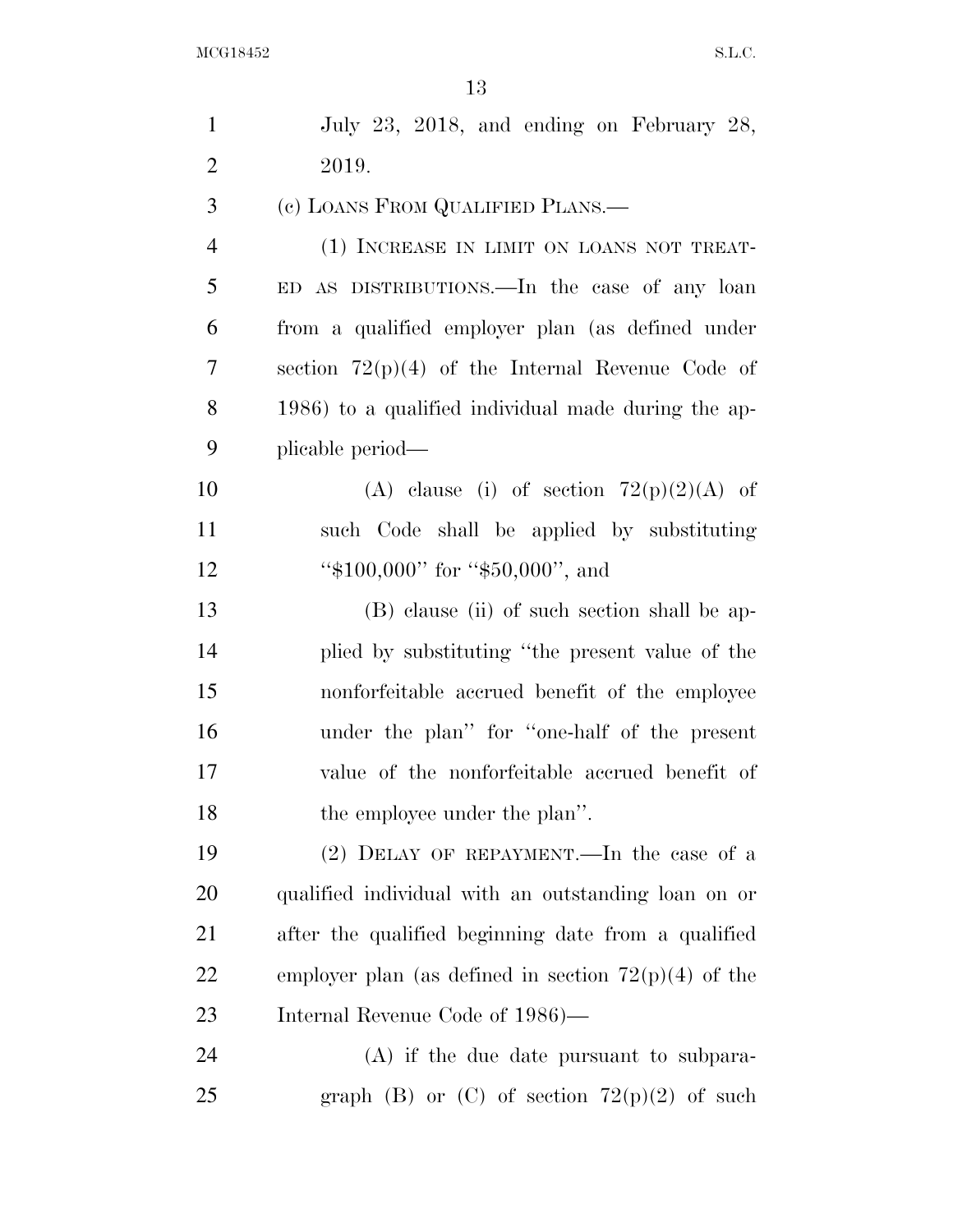| $\mathbf{1}$   | Code for any repayment with respect to such        |
|----------------|----------------------------------------------------|
| $\overline{2}$ | loan occurs during the period beginning on the     |
| 3              | qualified beginning date and ending on Decem-      |
| $\overline{4}$ | ber 31, 2019, such due date shall be delayed for   |
| 5              | 1 year,                                            |
| 6              | (B) any subsequent repayments with re-             |
| 7              | spect to any such loan shall be appropriately      |
| 8              | adjusted to reflect the delay in the due date      |
| 9              | under paragraph (1) and any interest accruing      |
| 10             | during such delay, and                             |
| 11             | $(C)$ in determining the 5-year period and         |
| 12             | the term of a loan under subparagraph (B) or       |
| 13             | (C) of section $72(p)(2)$ of such Code, the period |
| 14             | described in subparagraph (A) shall be dis-        |
| 15             | regarded.                                          |
| 16             | (3) QUALIFIED INDIVIDUAL.—For purposes of          |
| 17             | this subsection—                                   |
| 18             | $(A)$ In GENERAL.—The term "qualified in-          |
| 19             | dividual" means any qualified Hurricane Flor-      |
| 20             | ence individual, any qualified Hurricane Mi-       |
| 21             | chael individual, and any qualified California     |
| 22             | wildfire individual.                               |
| 23             | (B) QUALIFIED HURRICANE FLORENCE IN-               |
| 24             | DIVIDUAL.—The term "qualified Hurricane            |
| 25             | Florence individual" means any individual          |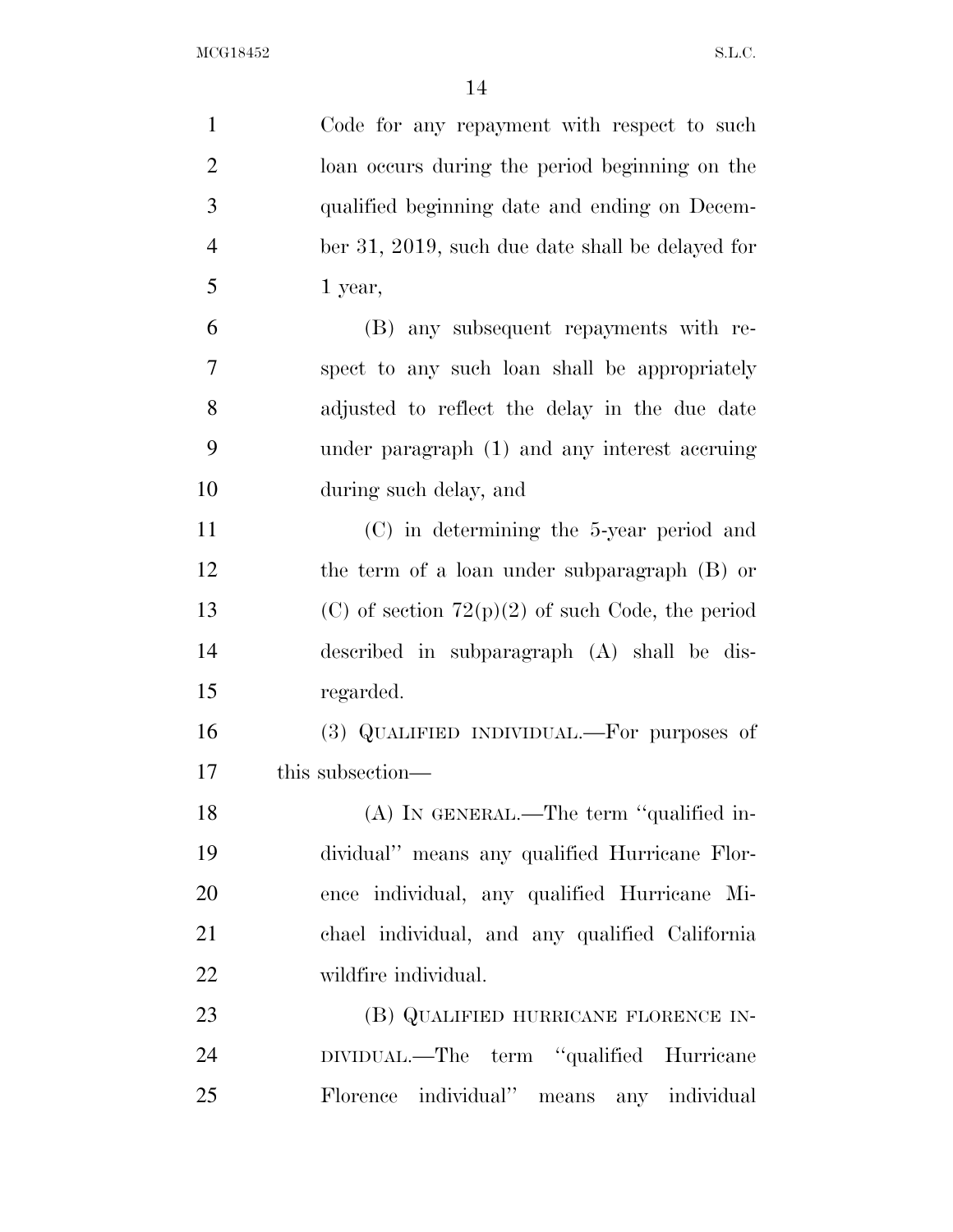whose principal place of abode on September 13, 2018, is located in the Hurricane Florence disaster area and who has sustained an eco- nomic loss by reason of Hurricane Florence. (C) QUALIFIED HURRICANE MICHAEL IN- DIVIDUAL.—The term ''qualified Hurricane Mi- chael individual'' means any individual whose principal place of abode on October 7, 2018, is located in the Hurricane Michael disaster area and who has sustained an economic loss by rea- son of Hurricane Michael. (D) QUALIFIED CALIFORNIA WILDFIRE IN- DIVIDUAL.—The term ''qualified California wildfire individual'' means any individual whose principal place of abode during any portion of 16 the period from July 23, 2018, to December 31, 2018, is located in the California wildfire dis- aster area and who has sustained an economic loss by reason of wildfires to which the declara-20 tion of such area relates. (4) APPLICABLE PERIOD; QUALIFIED BEGIN- NING DATE.—For purposes of this subsection— (A) HURRICANE FLORENCE.—In the case of any Hurricane Florence individual—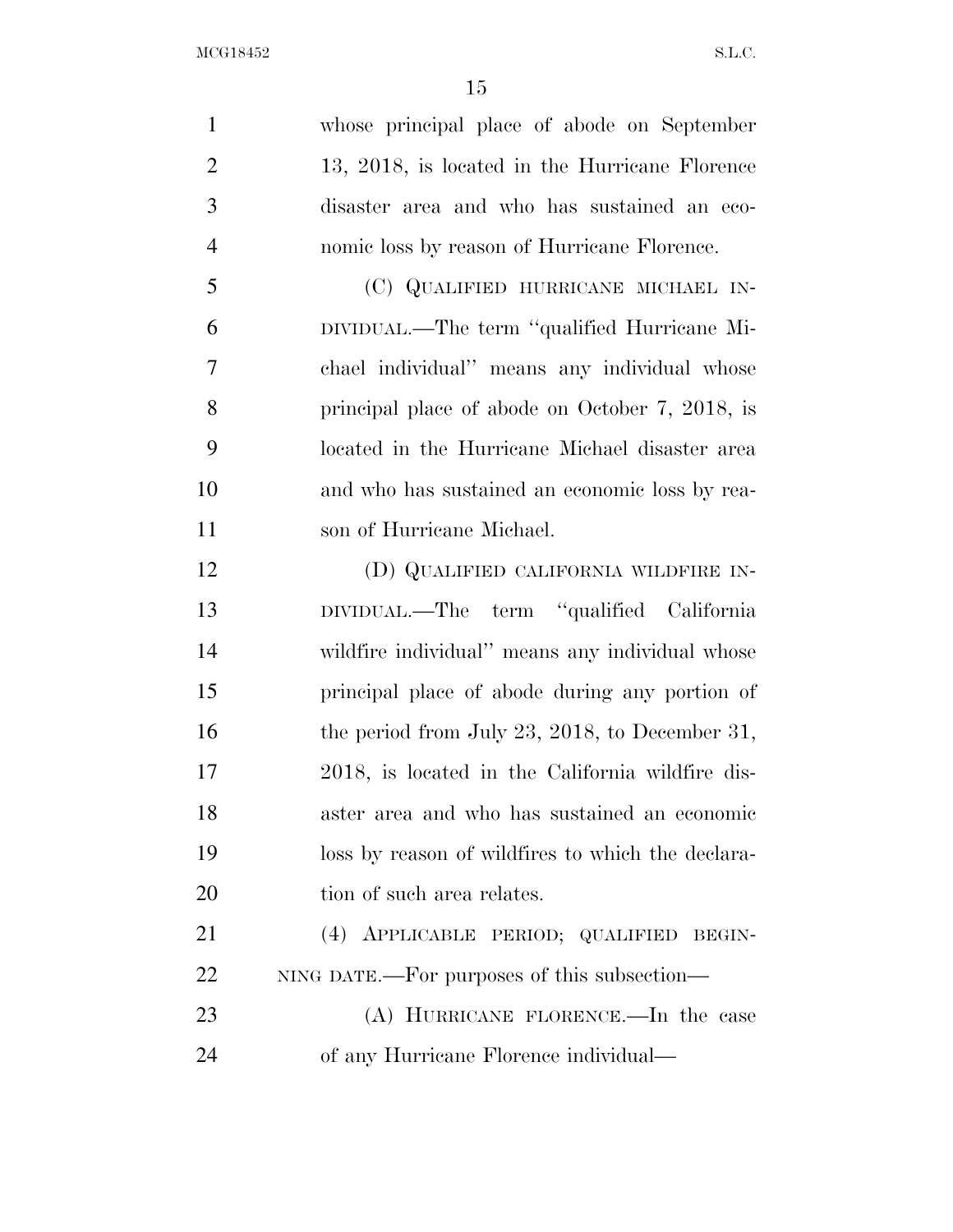| $\mathbf{1}$   | (i) the applicable period is the period          |
|----------------|--------------------------------------------------|
| $\overline{2}$ | beginning on the date of the enactment of        |
| 3              | this Act and ending on December 31,              |
| $\overline{4}$ | $2019$ , and                                     |
| 5              | (ii) the qualified beginning date is             |
| 6              | September 13, 2018.                              |
| $\overline{7}$ | (B) HURRICANE MICHAEL.—In the case of            |
| 8              | any Hurricane Michael individual—                |
| 9              | (i) the applicable period is the period          |
| 10             | beginning on the date of the enactment of        |
| 11             | this Act and ending on December 31,              |
| 12             | $2019$ , and                                     |
| 13             | (ii) the qualified beginning date is $Oe$ -      |
| 14             | tober 7, 2018.                                   |
| 15             | (C) CALIFORNIA WILDFIRES.—In the case            |
| 16             | of any qualified California wildfire individual— |
| 17             | (i) the applicable period is the period          |
| 18             | beginning on the date of the enactment of        |
| 19             | this Act and ending on December 31,              |
| 20             | $2019$ , and                                     |
| 21             | (ii) the qualified beginning date is             |
| 22             | July 23, 2018.                                   |
| 23             | (d) PROVISIONS RELATING TO PLAN AMEND-           |
| 24             | MENTS.                                           |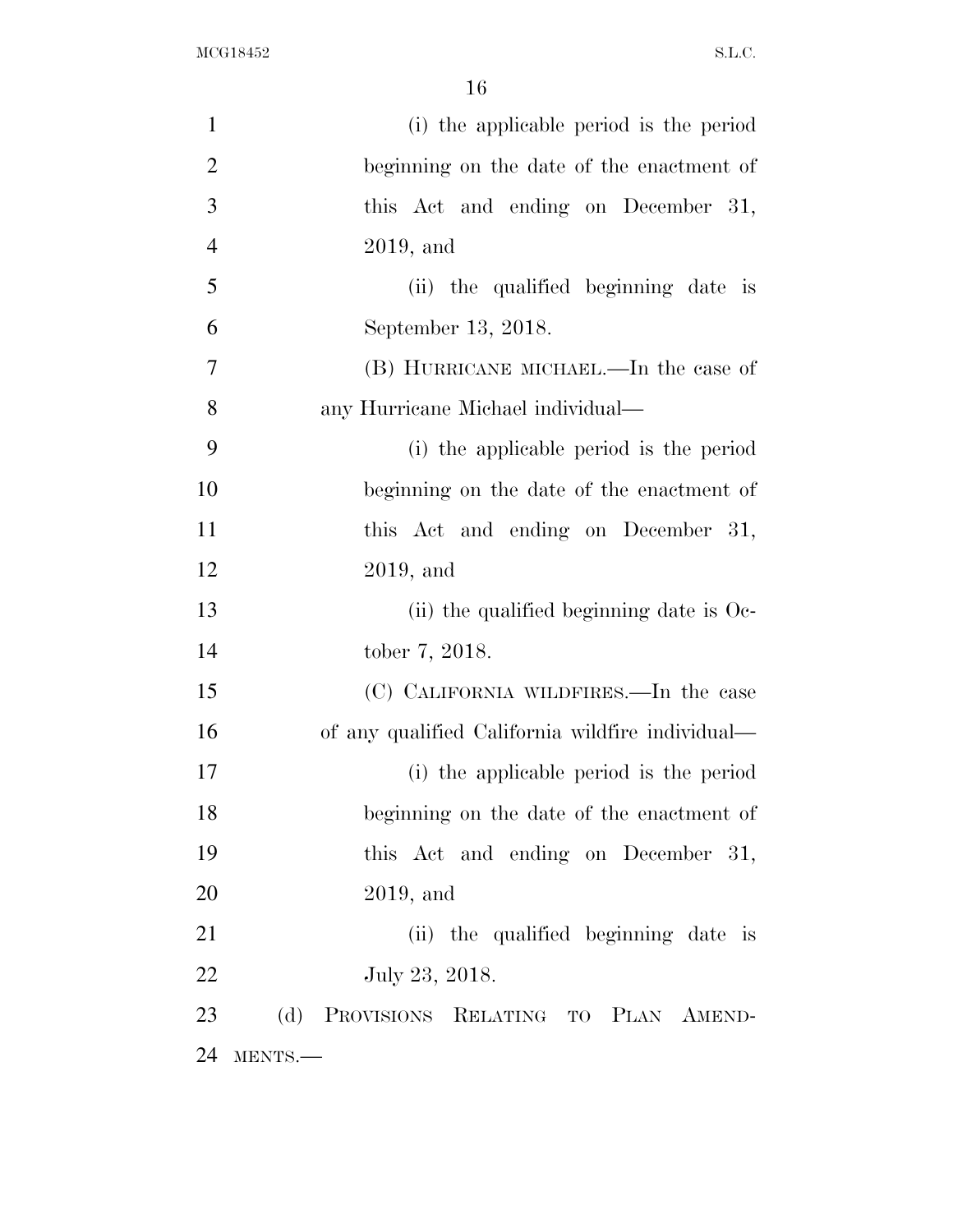| $\mathbf{1}$   | (1) IN GENERAL.—If this subsection applies to         |
|----------------|-------------------------------------------------------|
| $\overline{2}$ | any amendment to any plan or annuity contract,        |
| 3              | such plan or contract shall be treated as being oper- |
| $\overline{4}$ | ated in accordance with the terms of the plan during  |
| 5              | the period described in paragraph $(2)(B)(i)$ .       |
| 6              | (2) AMENDMENTS TO WHICH SUBSECTION AP-                |
| 7              | PLIES.                                                |
| 8              | (A) IN GENERAL.—This subsection shall                 |
| 9              | apply to any amendment to any plan or annuity         |
| 10             | contract which is made—                               |
| 11             | (i) pursuant to any provision of this                 |
| 12             | section, or pursuant to any regulation                |
| 13             | issued by the Secretary or the Secretary of           |
| 14             | Labor under any provision of this section,            |
| 15             | and                                                   |
| 16             | (ii) on or before the last day of the                 |
| 17             | first plan year beginning on or after Janu-           |
| 18             | ary 1, 2020, or such later date as the Sec-           |
| 19             | retary may prescribe.                                 |
| 20             | In the case of a governmental plan (as defined        |
| 21             | in section $414(d)$ of the Internal Revenue Code      |
| 22             | of 1986), clause (ii) shall be applied by sub-        |
| 23             | stituting the date which is 2 years after the         |
| 24             | date otherwise applied under clause (ii).             |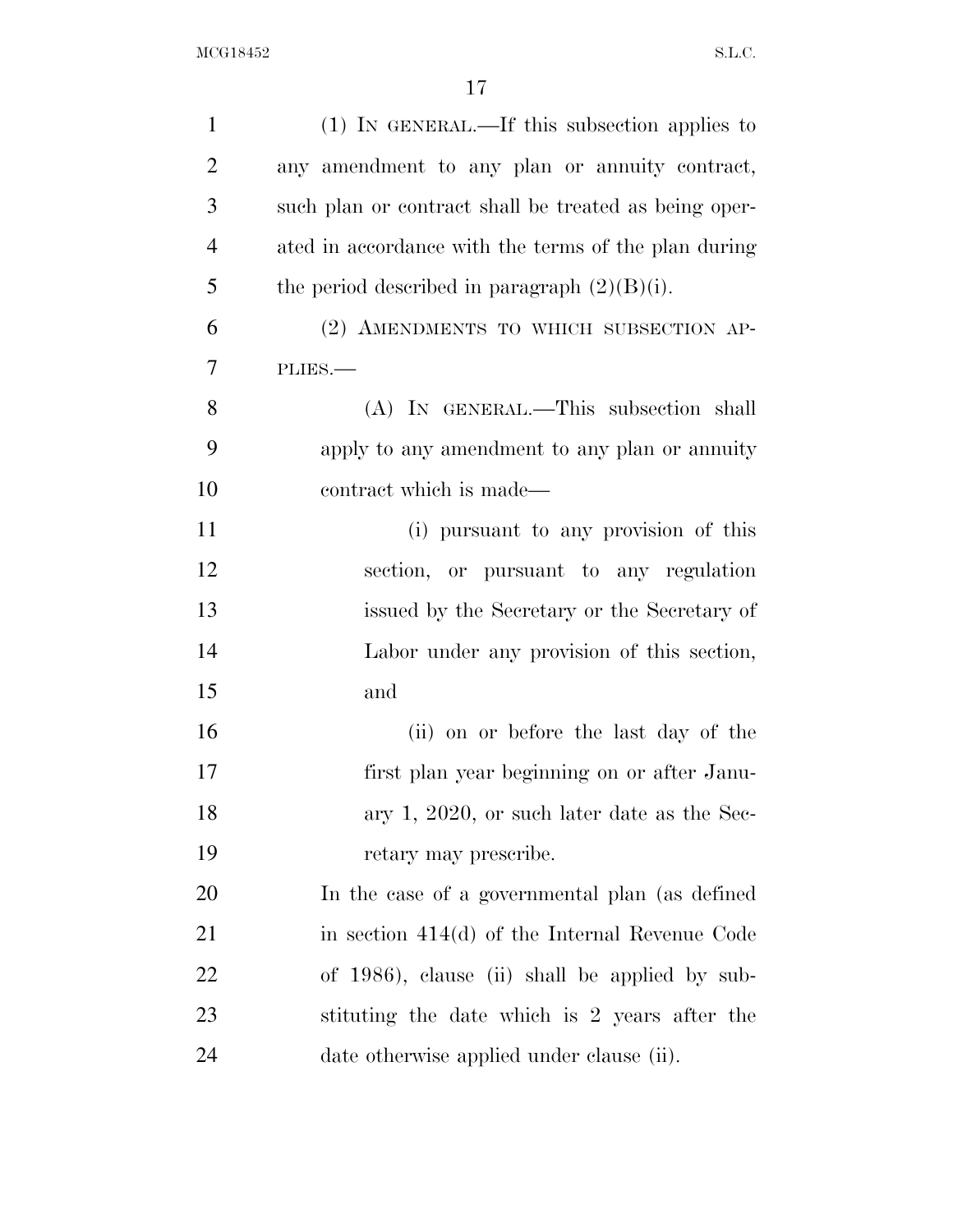| $\mathbf{1}$   | (B) CONDITIONS.—This subsection shall                |
|----------------|------------------------------------------------------|
| $\overline{2}$ | not apply to any amendment unless—                   |
| 3              | (i) during the period—                               |
| $\overline{4}$ | (I) beginning on the date that                       |
| 5              | this<br>section or the regulation de-                |
| 6              | scribed in subparagraph $(A)(i)$ takes               |
| 7              | effect (or in the case of a plan or con-             |
| 8              | tract amendment not required by this                 |
| 9              | section or such regulation, the effec-               |
| 10             | tive date specified by the plan), and                |
| 11             | (II) ending on the date described                    |
| 12             | in subparagraph $(A)(ii)$ (or, if earlier,           |
| 13             | the date the plan or contract amend-                 |
| 14             | ment is adopted),                                    |
| 15             | the plan or contract is operated as if such plan     |
| 16             | or contract amendment were in effect, and            |
| 17             | (ii) such plan or contract amendment                 |
| 18             | applies retroactively for such period.               |
| 19             | SEC. 4. EMPLOYMENT RELIEF.                           |
| 20             | (a) EMPLOYEE RETENTION CREDIT FOR EMPLOYERS          |
| 21             | AFFECTED BY HURRICANE FLORENCE.-                     |
| 22             | $(1)$ IN GENERAL.—For purposes of section 38         |
| 23             | of the Internal Revenue Code of 1986, in the case    |
| 24             | of an eligible employer, the Hurricane Florence em-  |
| 25             | ployee retention credit shall be treated as a credit |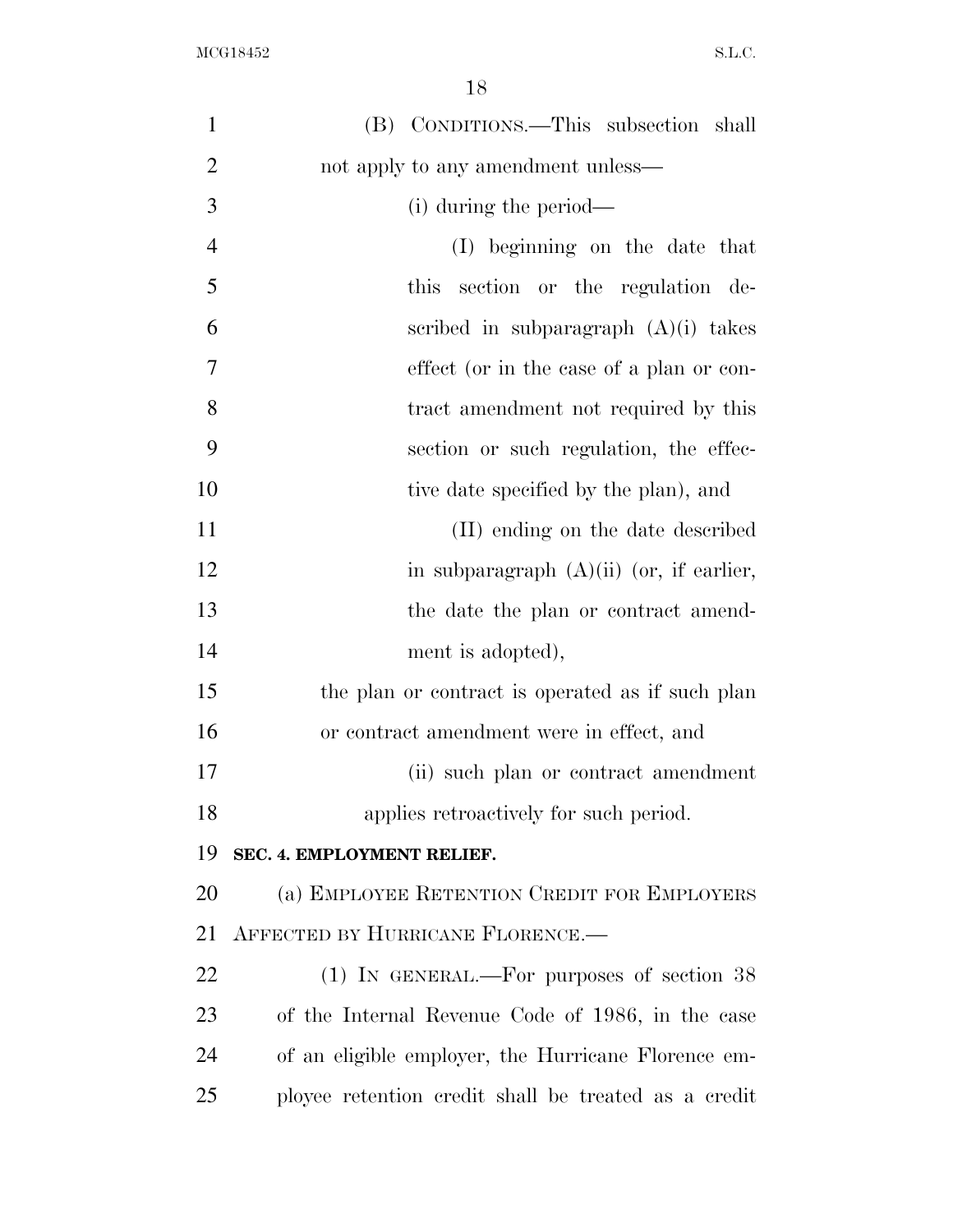| $\mathbf{1}$   | listed in subsection (b) of such section. For purposes |
|----------------|--------------------------------------------------------|
| $\overline{2}$ | of this subsection, the Hurricane Florence employee    |
| 3              | retention credit for any taxable year is an amount     |
| $\overline{4}$ | equal to 40 percent of the qualified wages with re-    |
| 5              | spect to each eligible employee of such employer for   |
| 6              | such taxable year. For purposes of the preceding       |
| 7              | sentence, the amount of qualified wages which may      |
| 8              | be taken into account with respect to any individual   |
| 9              | shall not exceed $$6,000$ .                            |
| 10             | (2) DEFINITIONS.—For purposes of this sub-             |
| 11             | section-                                               |
| 12             | (A) ELIGIBLE EMPLOYER.—The term "eli-                  |
| 13             | gible employer" means any employer—                    |
| 14             | (i) which conducted an active trade or                 |
| 15             | business on September 13, 2018, in the                 |
| 16             | Hurricane Florence disaster zone, and                  |
| 17             | (ii) with respect to whom the trade or                 |
| 18             | business described in clause (i) is inoper-            |
| 19             | able on any day after September 13, 2018,              |
| 20             | and before January 1, 2019, as a result of             |
| 21             | damage sustained by reason of Hurricane                |
| 22             | Florence.                                              |
| 23             | (B) ELIGIBLE EMPLOYEE.—The term "eli-                  |
| 24             | gible employee" means with respect to an eligi-        |
| 25             | ble employer an employee whose principal place         |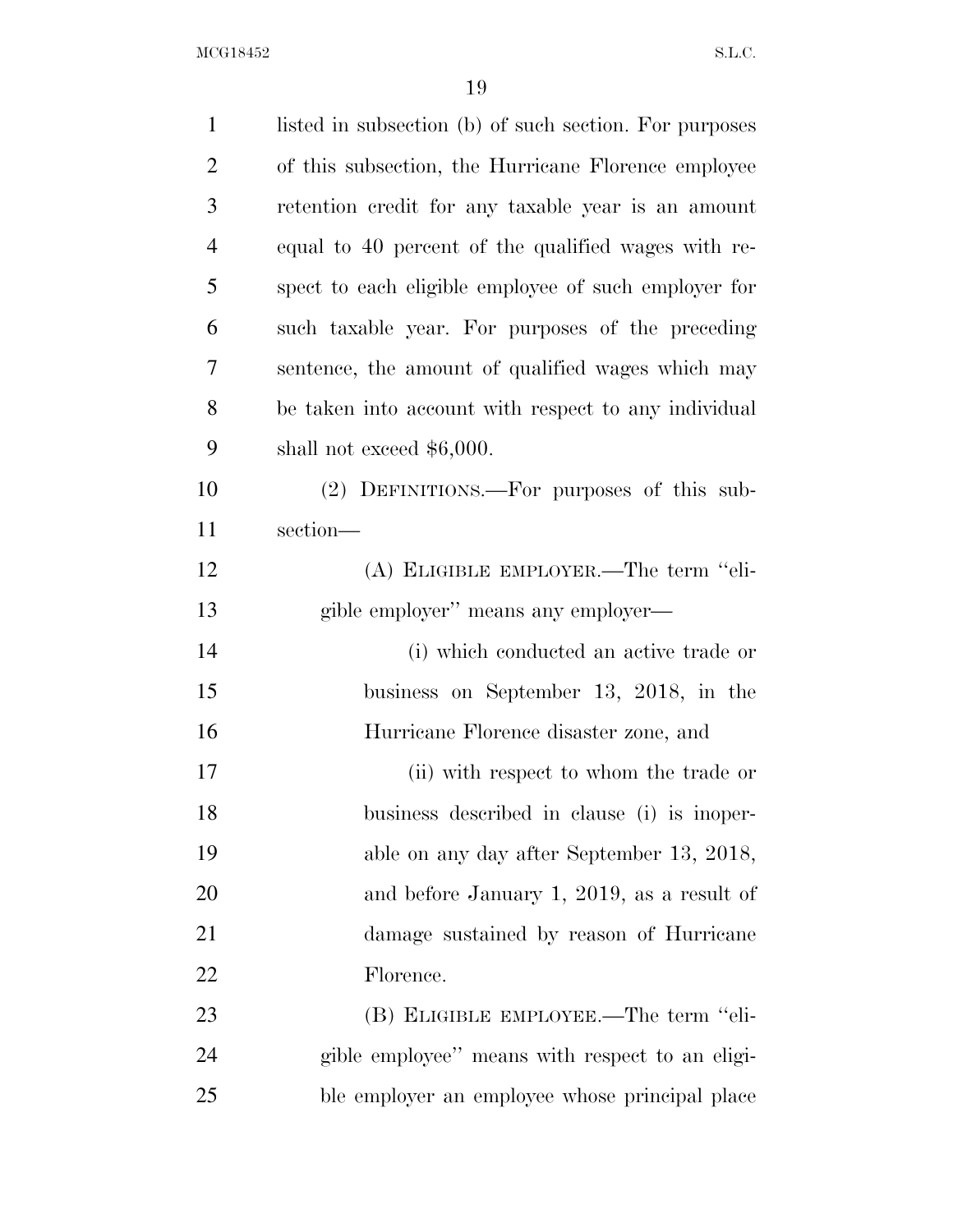of employment on September 13, 2018, with such eligible employer was in the Hurricane Florence disaster zone. (C) QUALIFIED WAGES.—The term ''quali- fied wages'' means wages (as defined in section  $6 \qquad \qquad 51(c)(1)$  of the Internal Revenue Code of 1986, but without regard to section 3306(b)(2)(B) of such Code) paid or incurred by an eligible em- ployer with respect to an eligible employee on any day after September 13, 2018, and before January 1, 2019, which occurs during the pe- riod— (i) beginning on the date on which the trade or business described in subpara- graph (A) first became inoperable at the principal place of employment of the em- ployee immediately before Hurricane Flor- ence, and 19 (ii) ending on the date on which such trade or business has resumed significant operations at such principal place of em- ployment. Such term shall include wages paid without re- gard to whether the employee performs no serv-ices, performs services at a different place of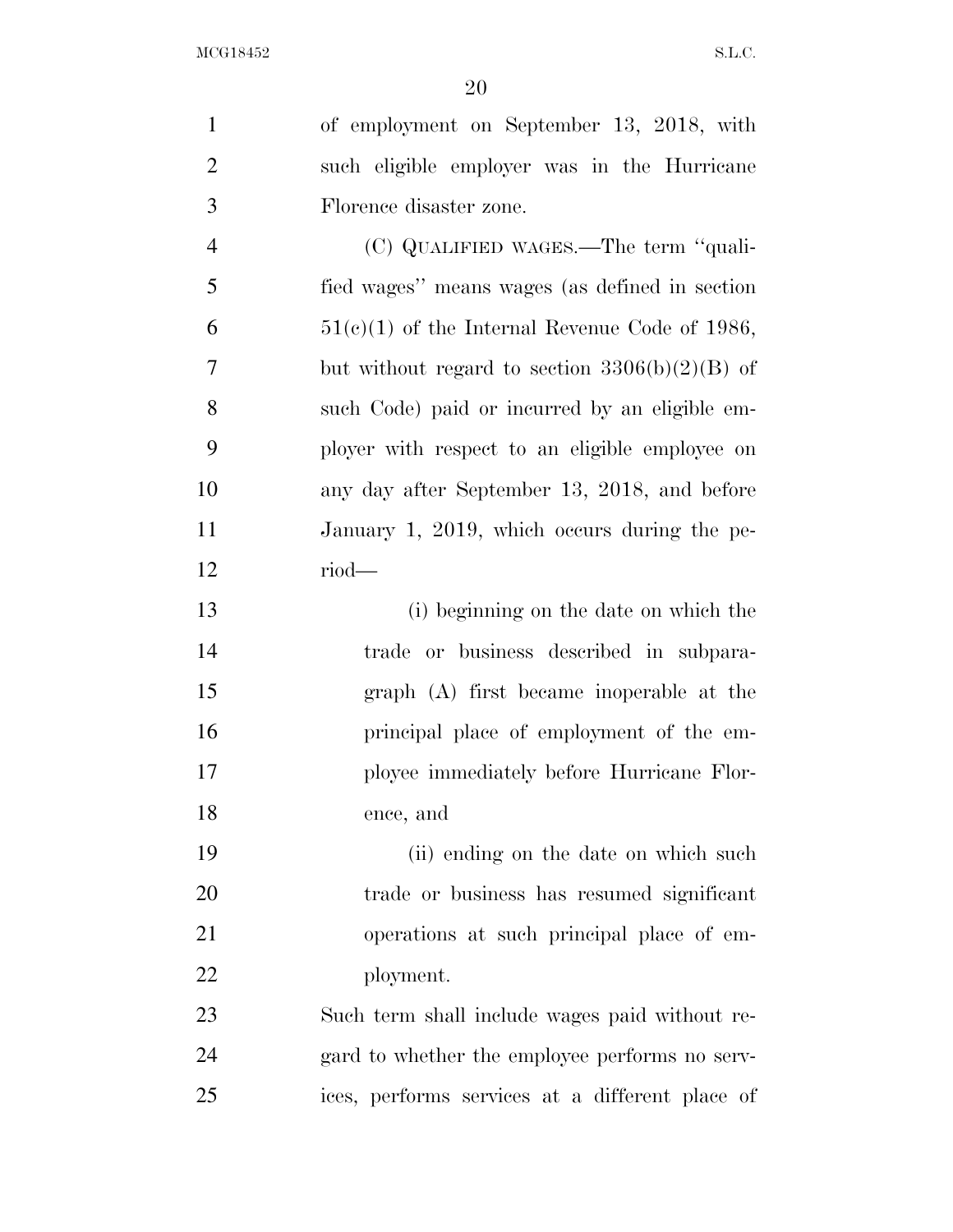|                | 4                                                           |
|----------------|-------------------------------------------------------------|
| $\mathbf{1}$   | employment than such principal place of em-                 |
| $\overline{2}$ | ployment, or performs services at such principal            |
| 3              | place of employment before significant oper-                |
| $\overline{4}$ | ations have resumed.                                        |
| 5              | (3) CERTAIN RULES TO APPLY.—For purposes                    |
| 6              | of this subsection, rules similar to the rules of sec-      |
| 7              | tions $51(i)(1)$ , 52, and $280C(a)$ , of the Internal Rev- |
| 8              | enue Code of 1986, shall apply.                             |
| 9              | (4)<br>EMPLOYEE NOT TAKEN INTO<br><b>ACCOUNT</b>            |
| 10             | MORE THAN ONCE.—An employee shall not be treat-             |
| 11             | ed as an eligible employee for purposes of this sub-        |
| 12             | section for any period with respect to any employer         |
| 13             | if such employer is allowed a credit under section 51       |
| 14             | of the Internal Revenue Code of 1986 with respect           |
| 15             | to such employee for such period.                           |
| 16             | (b) EMPLOYEE RETENTION CREDIT FOR EMPLOYERS                 |
| 17             | AFFECTED BY HURRICANE MICHAEL.—                             |
| 18             | $(1)$ IN GENERAL.—For purposes of section 38                |
| 19             | of the Internal Revenue Code of 1986, in the case           |
| 20             | of an eligible employer, the Hurricane Michael em-          |
| 21             | ployee retention credit shall be treated as a credit        |
| 22             | listed in subsection (b) of such section. For purposes      |
| 23             | of this subsection, the Hurricane Michael employee          |
| 24             | retention credit for any taxable year is an amount          |

equal to 40 percent of the qualified wages with re-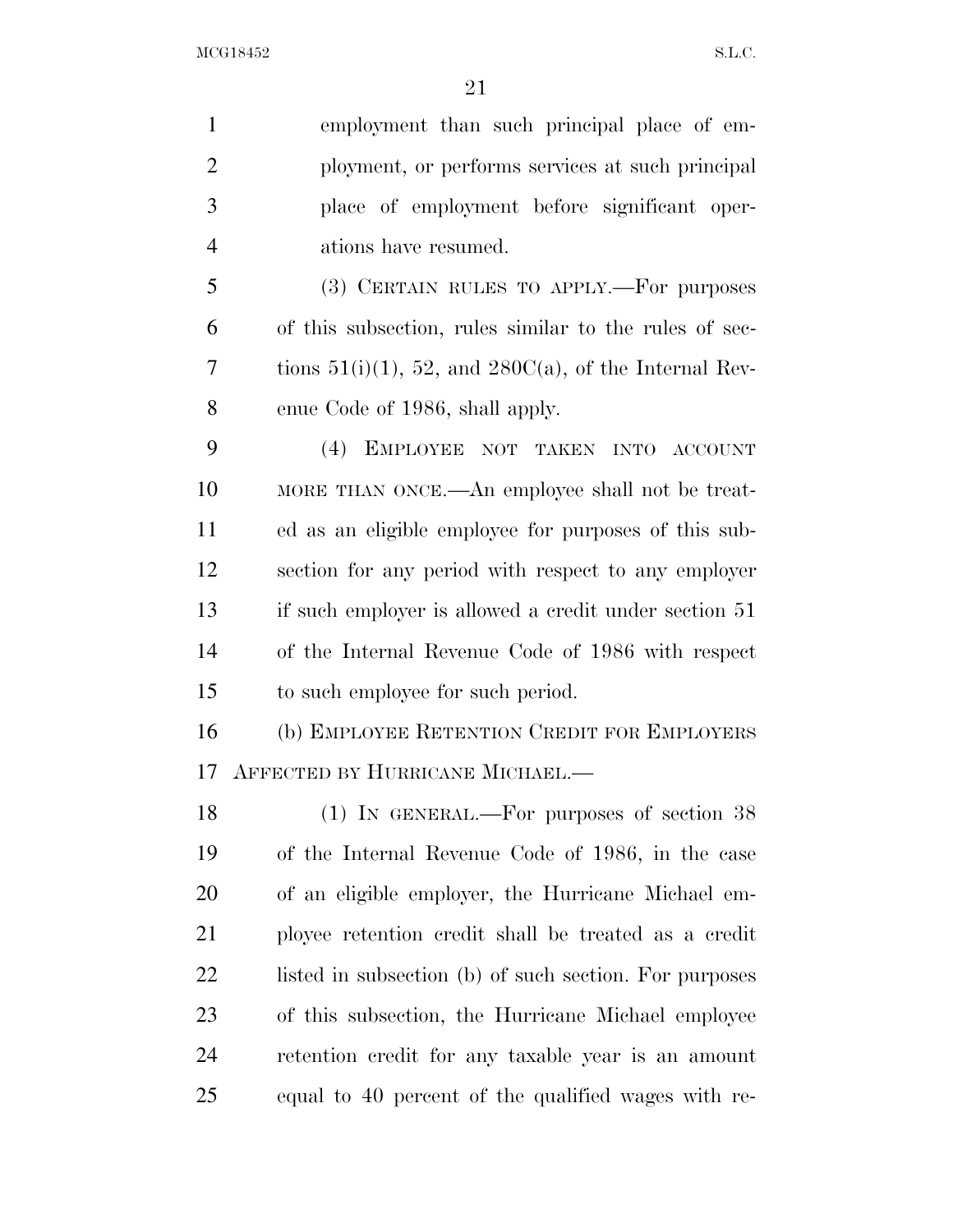| $\mathbf{1}$   | spect to each eligible employee of such employer for |
|----------------|------------------------------------------------------|
| $\overline{2}$ | such taxable year. For purposes of the preceding     |
| 3              | sentence, the amount of qualified wages which may    |
| $\overline{4}$ | be taken into account with respect to any individual |
| 5              | shall not exceed $$6,000$ .                          |
| 6              | (2) DEFINITIONS.—For purposes of this sub-           |
| 7              | section-                                             |
| 8              | (A) ELIGIBLE EMPLOYER.—The term "eli-                |
| 9              | gible employer" means any employer—                  |
| 10             | (i) which conducted an active trade or               |
| 11             | business on October 7, 2018, in the Hurri-           |
| 12             | cane Michael disaster zone, and                      |
| 13             | (ii) with respect to whom the trade or               |
| 14             | business described in clause (i) is inoper-          |
| 15             | able on any day after October 7, 2018, and           |
| 16             | before January 1, 2019, as a result of               |
| 17             | damage sustained by reason of Hurricane              |
| 18             | Michael.                                             |
| 19             | (B) ELIGIBLE EMPLOYEE.—The term "eli-                |
| 20             | gible employee" means with respect to an eligi-      |
| 21             | ble employer an employee whose principal place       |
| 22             | of employment on October 7, 2018, with such          |
| 23             | eligible employer was in the Hurricane Michael       |
| 24             | disaster zone.                                       |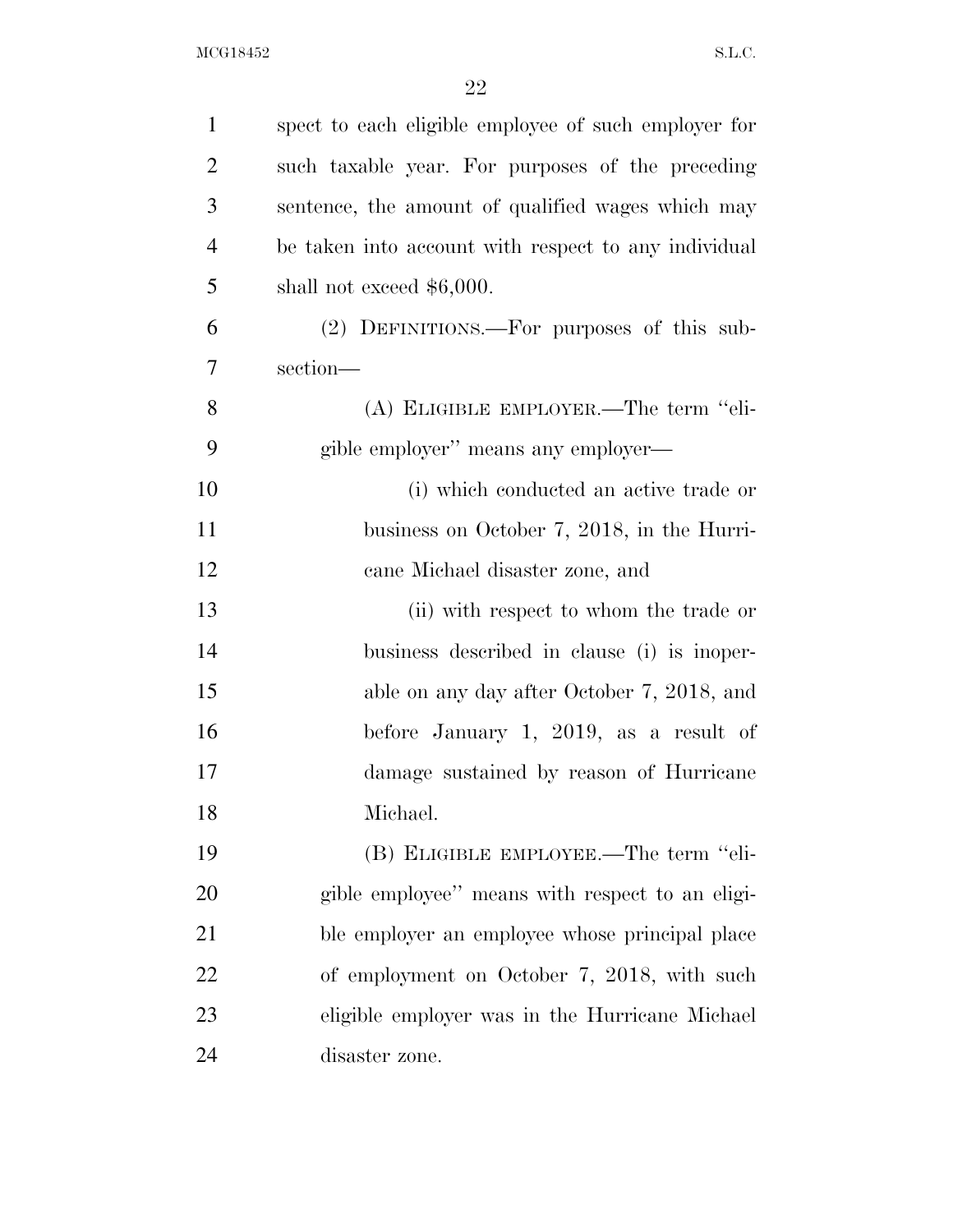$\rm{MCG18452}\qquad \qquad \ \, \rm{S.L.C.}$ 

| $\mathbf{1}$   | (C) QUALIFIED WAGES.—The term "quali-            |
|----------------|--------------------------------------------------|
| $\overline{2}$ | fied wages" means wages (as defined in section   |
| 3              | $51(c)(1)$ of the Internal Revenue Code of 1986, |
| $\overline{4}$ | but without regard to section $3306(b)(2)(B)$ of |
| 5              | such Code) paid or incurred by an eligible em-   |
| 6              | ployer with respect to an eligible employee on   |
| 7              | any day after October 7, 2018, and before Jan-   |
| 8              | uary 1, 2019, which occurs during the period—    |
| 9              | (i) beginning on the date on which the           |
| 10             | trade or business described in subpara-          |
| 11             | graph (A) first became inoperable at the         |
| 12             | principal place of employment of the em-         |
| 13             | ployee immediately before Hurricane Mi-          |
| 14             | chael, and                                       |
| 15             | (ii) ending on the date on which such            |
| 16             | trade or business has resumed significant        |
| 17             | operations at such principal place of em-        |
| 18             | ployment.                                        |
| 19             | Such term shall include wages paid without re-   |
| 20             | gard to whether the employee performs no serv-   |
| 21             | ices, performs services at a different place of  |
| 22             | employment than such principal place of em-      |
| 23             | ployment, or performs services at such principal |
| 24             | place of employment before significant oper-     |
| 25             | ations have resumed.                             |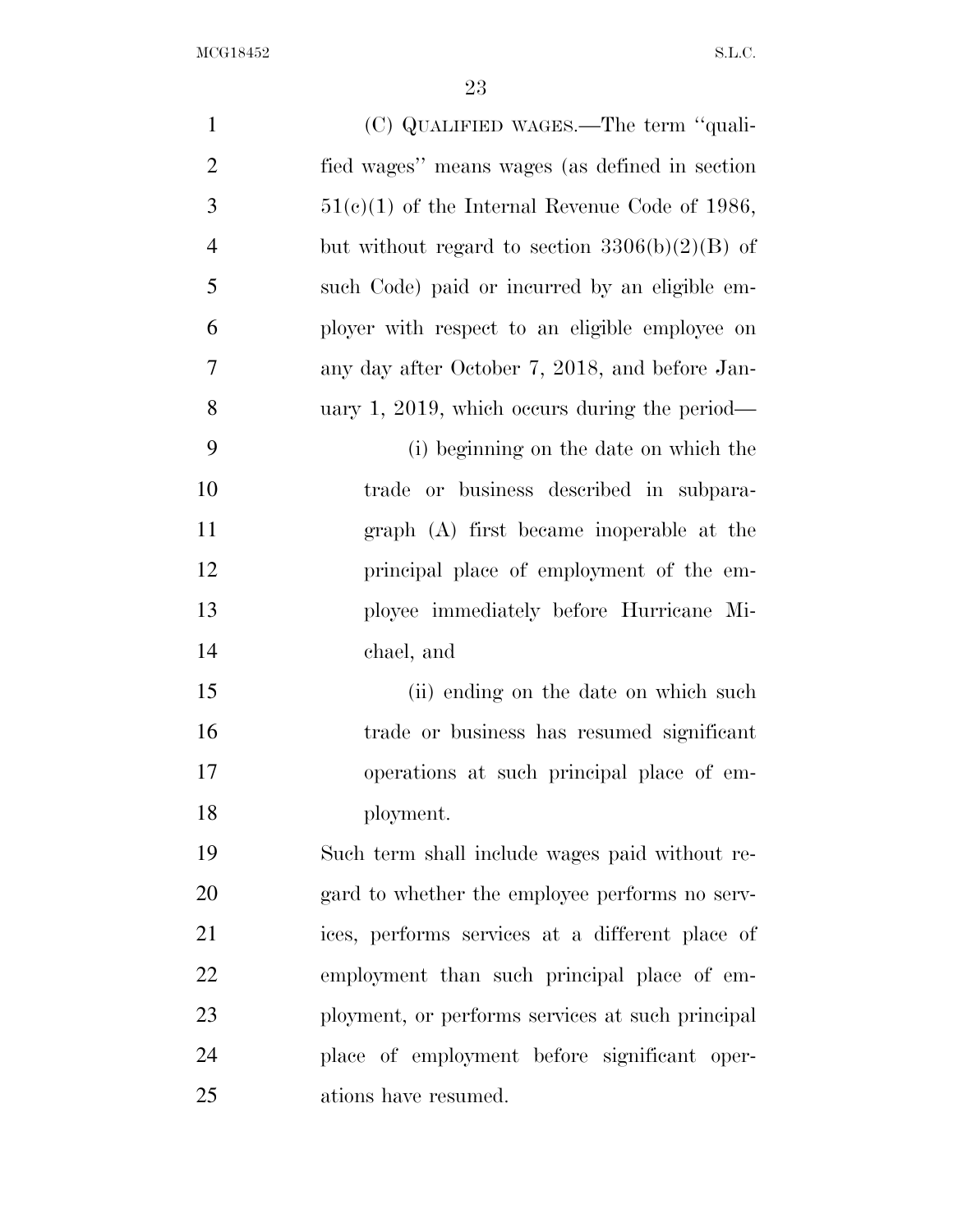(3) CERTAIN RULES TO APPLY.—For purposes of this subsection, rules similar to the rules of sec-3 tions  $51(i)(1)$ ,  $52$ , and  $280C(a)$ , of the Internal Rev-enue Code of 1986, shall apply.

 (4) EMPLOYEE NOT TAKEN INTO ACCOUNT MORE THAN ONCE.—An employee shall not be treat- ed as an eligible employee for purposes of this sub- section for any period with respect to any employer if such employer is allowed a credit under section 51 of the Internal Revenue Code of 1986 with respect to such employee for such period.

 (c) EMPLOYEE RETENTION CREDIT FOR EMPLOYERS AFFECTED BY CALIFORNIA WILDFIRES.—

 (1) IN GENERAL.—For purposes of section 38 of the Internal Revenue Code of 1986, in the case of an eligible employer, the 2018 California wildfire employee retention credit shall be treated as a credit 18 listed in subsection (b) of such section. For purposes of this subsection, the 2018 California wildfire em- ployee retention credit for any taxable year is an amount equal to 40 percent of the qualified wages with respect to each eligible employee of such em- ployer for such taxable year. For purposes of the preceding sentence, the amount of qualified wages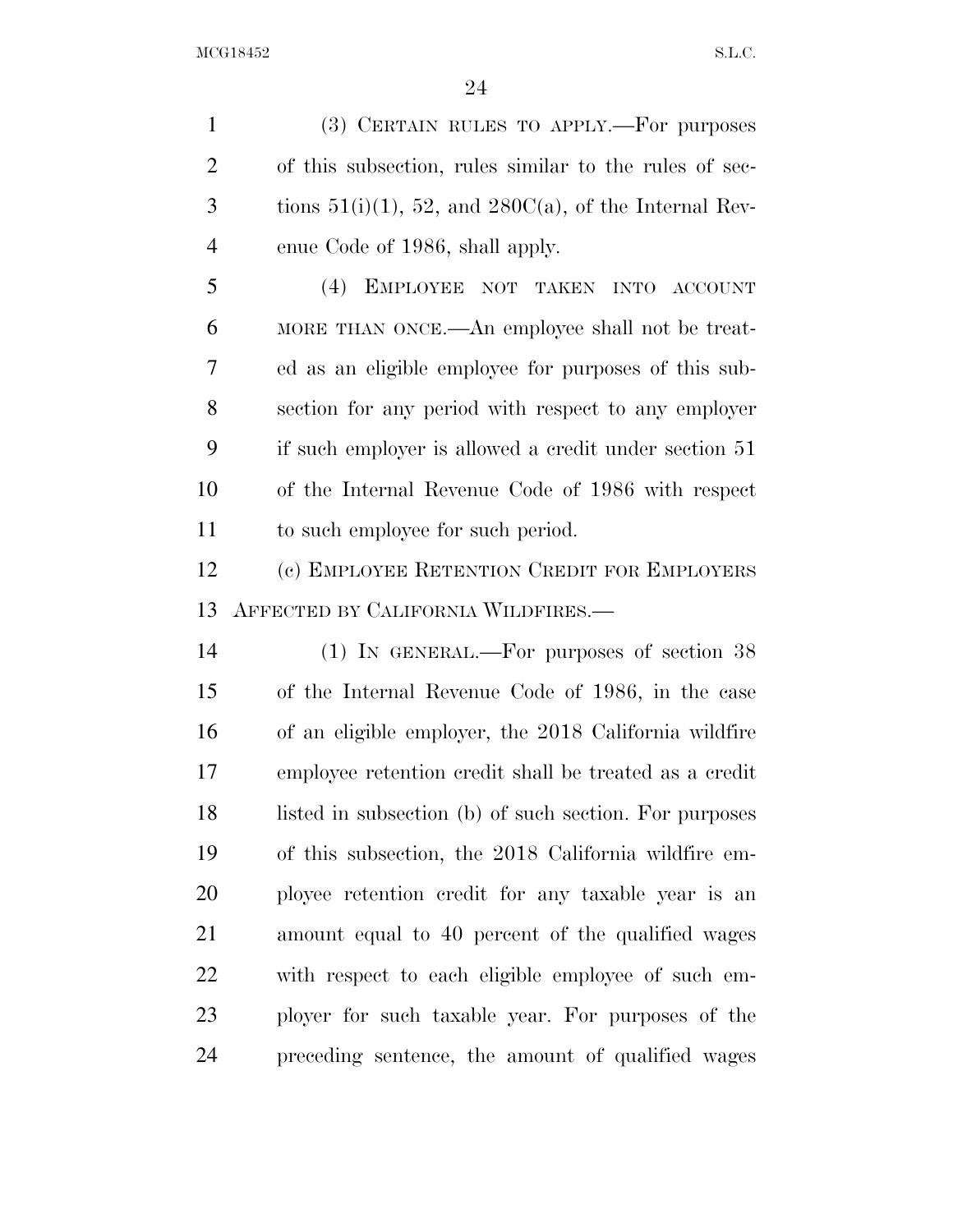| $\mathbf{1}$   | which may be taken into account with respect to any |
|----------------|-----------------------------------------------------|
| $\overline{2}$ | individual shall not exceed \$6,000.                |
| 3              | (2) DEFINITIONS.—For purposes of this sub-          |
| $\overline{4}$ | section-                                            |
| 5              | (A) ELIGIBLE EMPLOYER.—The term "eli-               |
| 6              | gible employer" means any employer—                 |
| 7              | (i) which conducted an active trade or              |
| 8              | business on July 23, 2018, in the Cali-             |
| 9              | fornia wildfire disaster zone, and                  |
| 10             | (ii) with respect to whom the trade or              |
| 11             | business described in clause (i) is inoper-         |
| 12             | able on any day after July 23, 2018, and            |
| 13             | before January 1, 2019, as a result of              |
| 14             | damage sustained by reason of the                   |
| 15             | wildfires to which such the declaration of          |
| 16             | such the California wildfire disaster area          |
| 17             | relates.                                            |
| 18             | (B) ELIGIBLE EMPLOYEE.—The term "eli-               |
| 19             | gible employee" means with respect to an eligi-     |
| 20             | ble employer an employee whose principal place      |
| 21             | of employment on July 23, 2018, with such eli-      |
| 22             | gible employer was in the California wildfire       |
| 23             | disaster zone.                                      |
| 24             | (C) QUALIFIED WAGES.—The term "quali-               |
| 25             | fied wages" means wages (as defined in section      |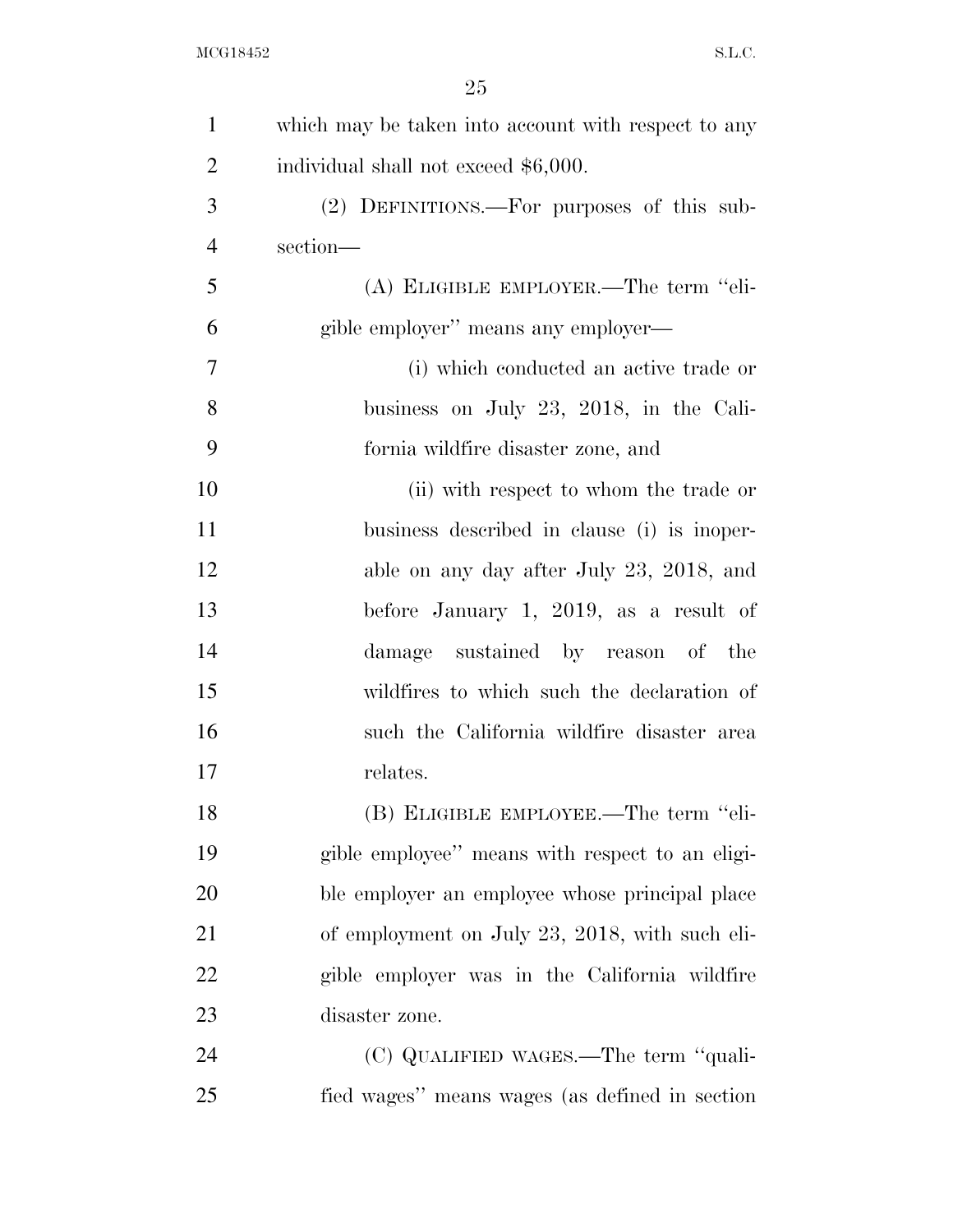| $\mathbf{1}$   | $51(c)(1)$ of the Internal Revenue Code of 1986, |
|----------------|--------------------------------------------------|
| $\overline{2}$ | but without regard to section $3306(b)(2)(B)$ of |
| 3              | such Code) paid or incurred by an eligible em-   |
| 4              | ployer with respect to an eligible employee on   |
| 5              | any day after July 23, 2018, and before Janu-    |
| 6              | ary 1, 2019, which occurs during the period—     |
| $\tau$         | (i) beginning on the date on which the           |
| 8              | trade or business described in subpara-          |
| 9              | graph (A) first became inoperable at the         |
| 10             | principal place of employment of the em-         |
| 11             | ployee immediately before the wildfires to       |
| 12             | which the declaration of the California          |
| 13             | wildfire disaster area relates, and              |
| 14             | (ii) ending on the date on which such            |
| 15             | trade or business has resumed significant        |
| 16             | operations at such principal place of em-        |
| 17             | ployment.                                        |
| 18             | Such term shall include wages paid without re-   |
| 19             | gard to whether the employee performs no serv-   |
| 20             | ices, performs services at a different place of  |
| 21             | employment than such principal place of em-      |
| 22             | ployment, or performs services at such principal |
| 23             | place of employment before significant oper-     |
| 24             | ations have resumed.                             |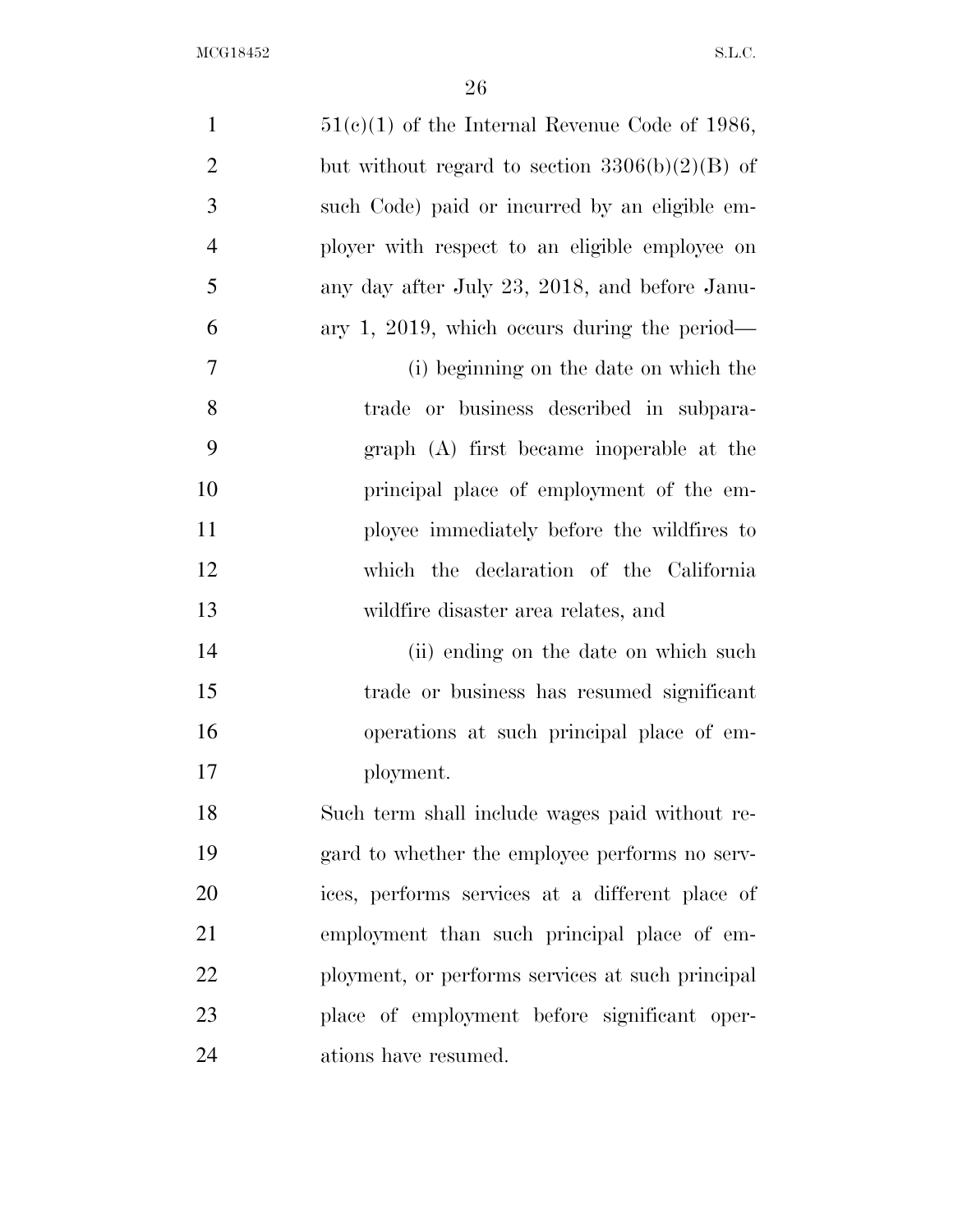(3) CERTAIN RULES TO APPLY.—For purposes of this subsection, rules similar to the rules of sec-3 tions  $51(i)(1)$ ,  $52$ , and  $280C(a)$ , of the Internal Rev- enue Code of 1986, shall apply. (4) EMPLOYEE NOT TAKEN INTO ACCOUNT MORE THAN ONCE.—An employee shall not be treat- ed as an eligible employee for purposes of this sub- section for any period with respect to any employer if such employer is allowed a credit under section 51 of the Internal Revenue Code of 1986 with respect to such employee for such period. **SEC. 5. TREATMENT AS OPPORTUNITY ZONES.**  Section 1400Z-1 of the Internal Revenue Code of 1986 is amended by adding at the end the following new subsection: 16 "(g) APPLICATION TO CERTAIN DISASTER ZONES.— For purposes of this subchapter— ''(1) IN GENERAL.—Any applicable disaster zone shall be treated as an opportunity zone, except 20 that for purposes of determining— 21 "(A) whether any property which would

 not be qualified opportunity fund business prop- erty without regard to this subsection is quali-fied opportunity fund business property, and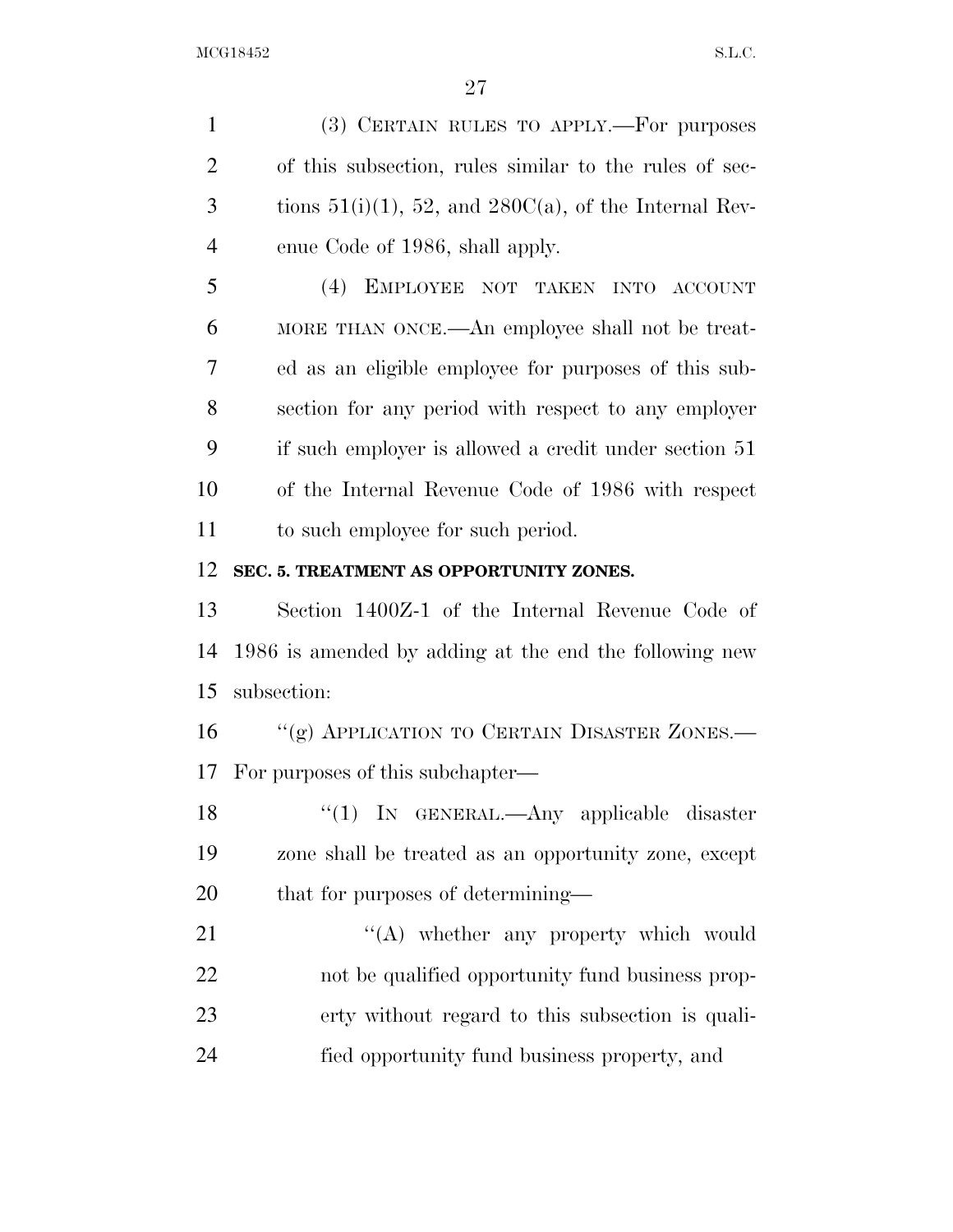| $\mathbf{1}$   | $\lq\lq(B)$ whether any corporation or partner-                |
|----------------|----------------------------------------------------------------|
| $\overline{2}$ | ship which is not a qualified opportunity fund                 |
| 3              | business without regard to this subsection is a                |
| $\overline{4}$ | qualified opportunity fund business,                           |
| 5              | subparagraphs $(B)(i)(I)$ , $(C)(i)$ , and $(D)(i)(I)$ of sec- |
| 6              | tion $1400Z-2(d)(2)$ shall each be applied by sub-             |
| $\overline{7}$ | stituting 'the applicable start date' for 'December            |
| 8              | 31, 2017'.                                                     |
| 9              | $"(2)$ OTHER RULES.—                                           |
| 10             | "(A) WAIVER OF DESIGNATION LIMITA-                             |
| 11             | TION.—An applicable disaster zone shall not be                 |
| 12             | taken into account in determining the limitation               |
| 13             | under subsection (d).                                          |
| 14             | "(B) TERMINATION.—For purposes<br>- of                         |
| 15             | subsection (f), an applicable disaster zone shall              |
| 16             | be treated as being designated as a qualified                  |
| 17             | opportunity zone on the date of the enactment                  |
| 18             | of this subsection.                                            |
| 19             | "(3) DEFINITIONS.—For purposes of this sub-                    |
| 20             | section-                                                       |
| 21             | "(A) APPLICABLE DISASTER ZONE.—The                             |
| 22             | term 'applicable disaster zone' means any area                 |
| 23             | which-                                                         |
| 24             | "(i) has been determined by the Presi-                         |
| 25             | dent of the United States to warrant indi-                     |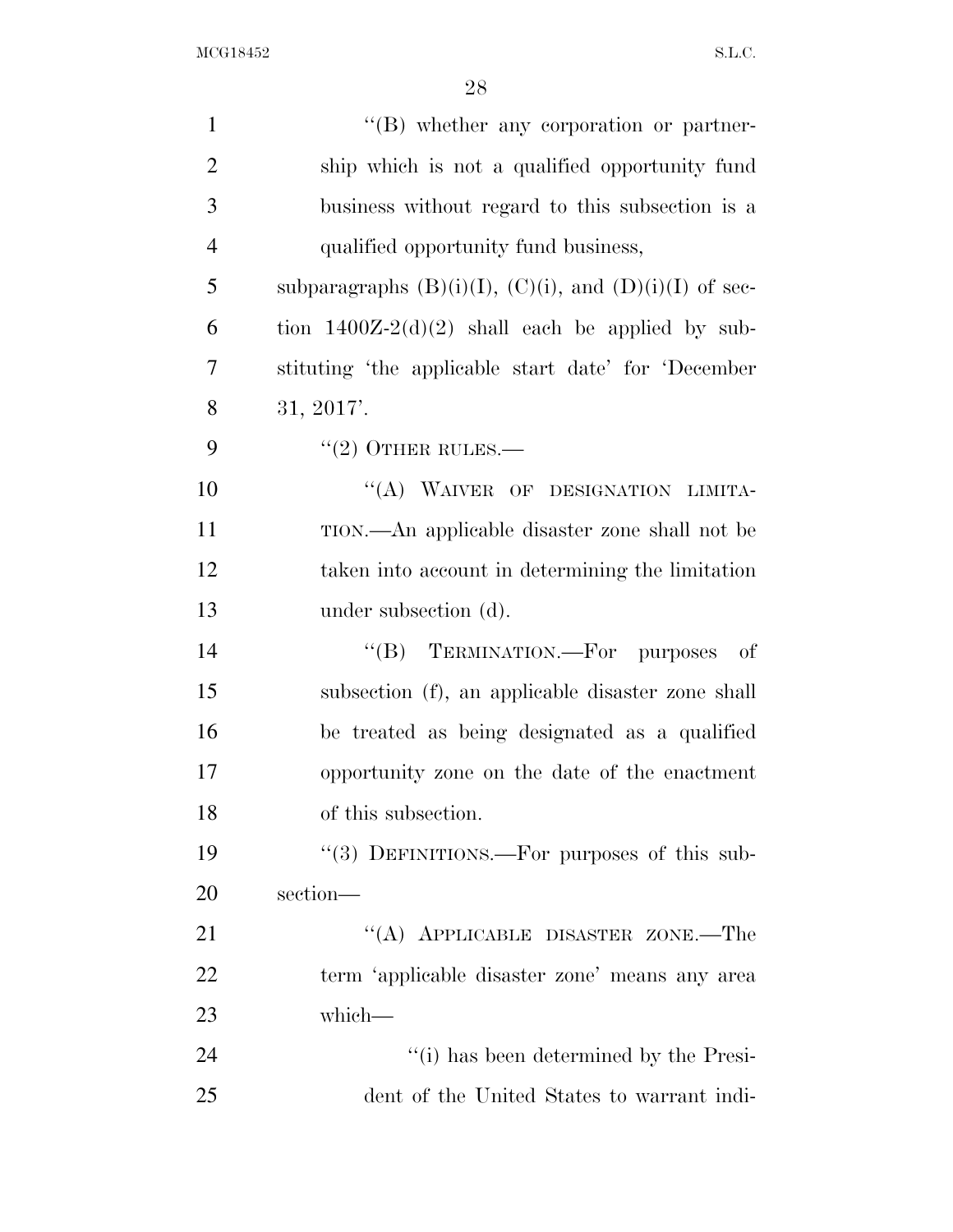| $\mathbf{1}$   | vidual or individual and public assistance   |
|----------------|----------------------------------------------|
| $\overline{2}$ | from the Federal Government under the        |
| 3              | Robert T. Stafford Disaster Relief and       |
| $\overline{4}$ | Emergency Assistance Act by reason of        |
| 5              | Hurricane Florence,                          |
| 6              | "(ii) has been determined by the             |
| 7              | President of the United States to warrant    |
| 8              | individual or individual and public assist-  |
| 9              | ance from the Federal Government under       |
| 10             | the Robert T. Stafford Disaster Relief and   |
| 11             | Emergency Assistance Act by reason of        |
| 12             | Hurricane Michael, or                        |
| 13             | "(iii) has been determined by the            |
| 14             | President of the United States to warrant    |
| 15             | individual or individual and public assist-  |
| 16             | ance from the Federal Government under       |
| 17             | the Robert T. Stafford Disaster Relief and   |
| 18             | Emergency Assistance Act by reason of        |
| 19             | wildfires in California occurring after July |
| 20             | $22, 2018,$ and before January 1, 2019.      |
| 21             | $\lq\lq (B)$<br>APPLICABLE START DATE.-The   |
| 22             | term 'applicable start date' means—          |
| 23             | "(i) with respect to any applicable dis-     |
| 24             | described in subparagraph<br>aster<br>zone   |
| 25             | $(A)(i)$ , September 13, 2018,               |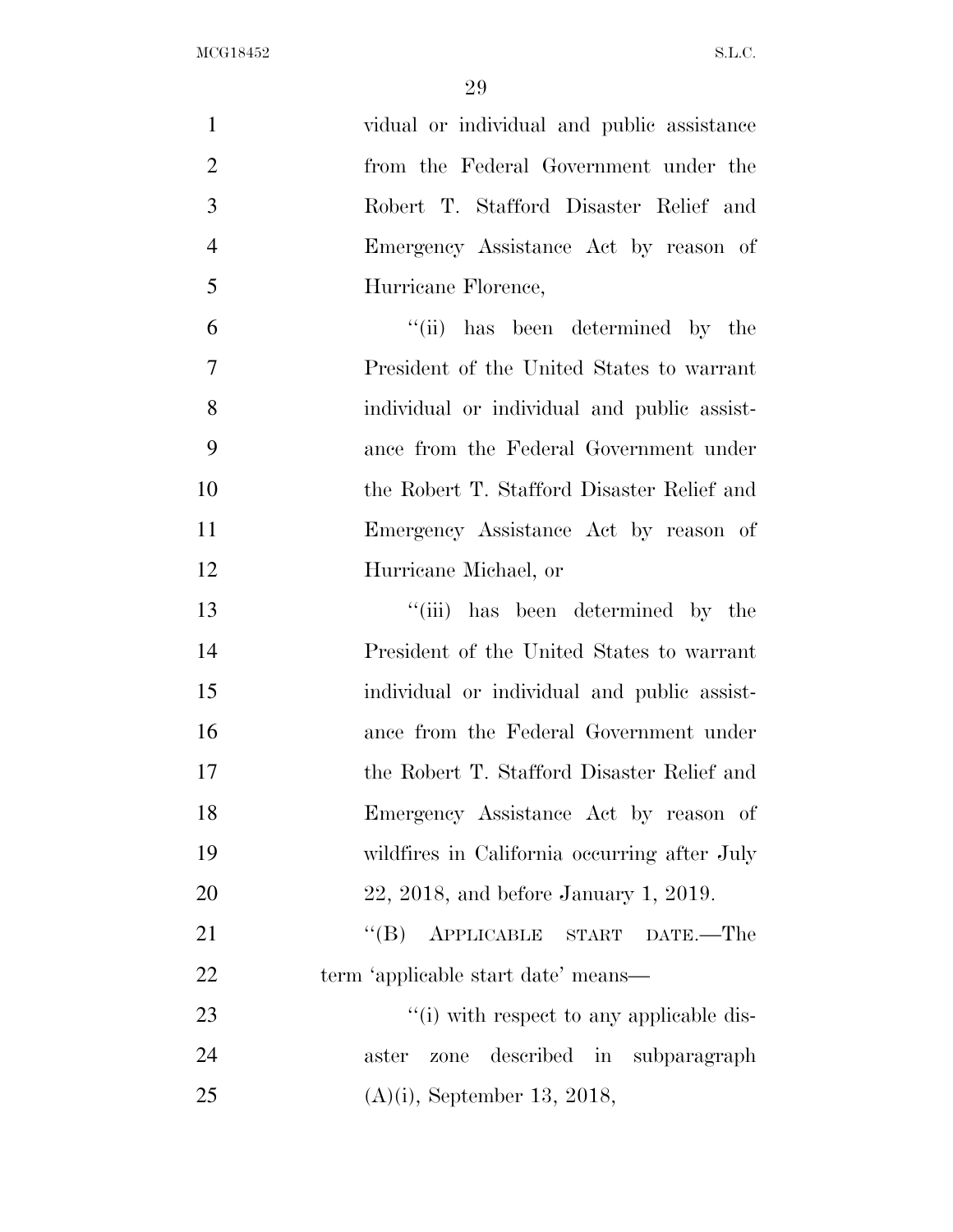| $\mathbf{1}$   | "(ii) with respect to any applicable                       |
|----------------|------------------------------------------------------------|
| $\overline{2}$ | disaster zone described in subparagraph                    |
| 3              | $(A)(ii)$ , October 7, 2018, and                           |
| $\overline{4}$ | "(iii) with respect to any applicable                      |
| 5              | disaster zone described in subparagraph                    |
| 6              | $(A)(iii)$ , July 23, 2018.".                              |
| 7              | SEC. 6. ADDITIONAL DISASTER-RELATED TAX RELIEF PRO-        |
| 8              | VISIONS.                                                   |
| 9              | (a) TEMPORARY SUSPENSION OF LIMITATIONS ON                 |
| 10             | CHARITABLE CONTRIBUTIONS.                                  |
| 11             | (1) IN GENERAL.—Except as otherwise pro-                   |
| 12             | vided in paragraph $(2)$ , subsection $(b)$ of section 170 |
| 13             | of the Internal Revenue Code of 1986 shall not             |
| 14             | apply to qualified contributions and such contribu-        |
| 15             | tions shall not be taken into account for purposes of      |
| 16             | applying subsections (b) and (d) of such section to        |
| 17             | other contributions.                                       |
| 18             | (2) TREATMENT OF EXCESS CONTRIBUTIONS.—                    |
| 19             | For purposes of section 170 of the Internal Revenue        |
| 20             | Code of 1986-                                              |
| 21             | (A) INDIVIDUALS.—In the case of an indi-                   |
| 22             | vidual—                                                    |
| 23             | (i) LIMITATION.—Any qualified con-                         |
| 24             | tribution shall be allowed only to the ex-                 |
| 25             | tent that the aggregate of such contribu-                  |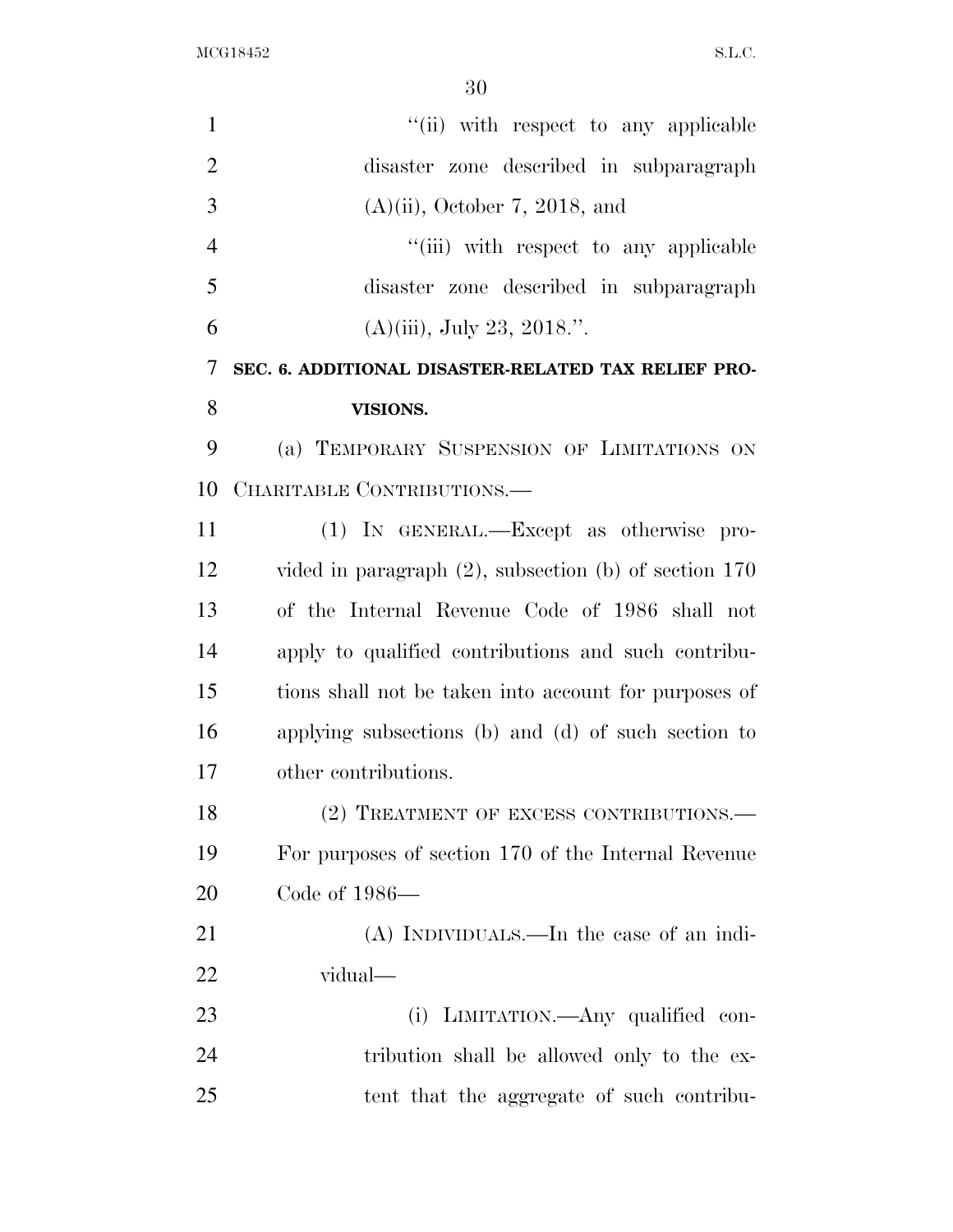| $\mathbf{1}$   | tions does not exceed the excess of the tax- |
|----------------|----------------------------------------------|
| $\overline{2}$ | payer's contribution base (as defined in     |
| 3              | subparagraph $(H)$ of section $170(b)(1)$ of |
| $\overline{4}$ | such Code) over the amount of all other      |
| 5              | charitable contributions allowed under sec-  |
| 6              | tion $170(b)(1)$ of such Code.               |
| 7              | CARRYOVER.—If the aggregate<br>(ii)          |
| 8              | amount of qualified contributions made in    |
| 9              | the contribution year (within the meaning)   |
| 10             | of section $170(d)(1)$ of such Code) exceeds |
| 11             | the limitation of clause (i), such excess    |
| 12             | shall be added to the excess described in    |
| 13             | the portion of subparagraph $(A)$ of such    |
| 14             | section which precedes clause (i) thereof    |
| 15             | for purposes of applying such section.       |
| 16             | (B) CORPORATIONS.—In the case of a cor-      |
| 17             | poration—                                    |
| 18             | (i) LIMITATION.—Any qualified con-           |
| 19             | tribution shall be allowed only to the ex-   |
| 20             | tent that the aggregate of such contribu-    |
| 21             | tions does not exceed the excess of the tax- |
| 22             | payer's taxable income (as determined        |
| 23             | under paragraph $(2)$ of section 170(b) of   |
| 24             | such Code) over the amount of all other      |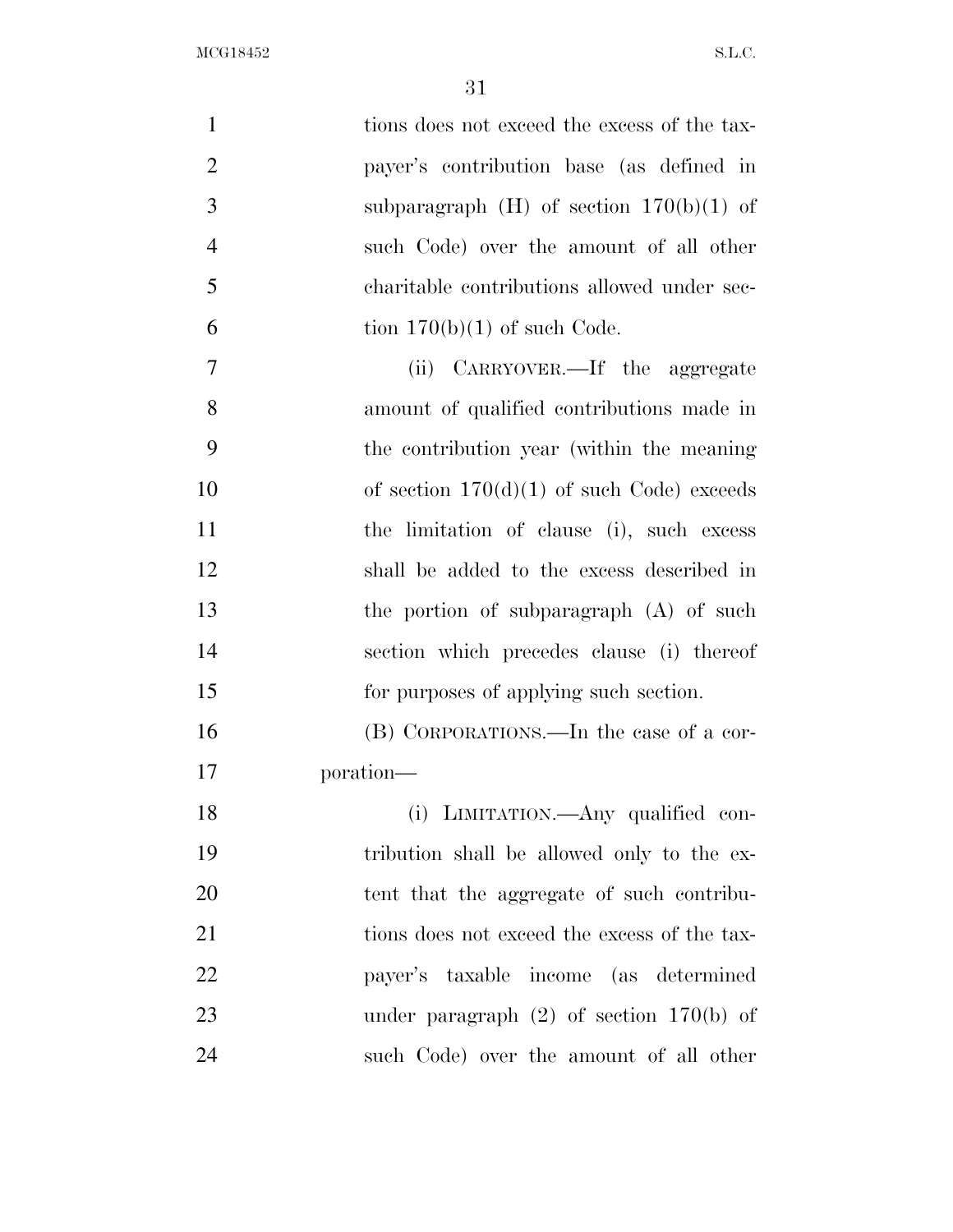$\rm{MCG18452}\qquad \qquad \ \, \rm{S.L.C.}$ 

| $\mathbf{1}$   | charitable contributions allowed under such       |
|----------------|---------------------------------------------------|
| $\overline{2}$ | paragraph.                                        |
| 3              | (ii) CARRYOVER.—Rules similar to the              |
| $\overline{4}$ | rules of subparagraph $(A)(ii)$ shall apply       |
| 5              | for purposes of this subparagraph.                |
| 6              | (3) QUALIFIED CONTRIBUTIONS.—                     |
| 7              | (A) IN GENERAL.—For purposes of this              |
| 8              | subsection, the term "qualified contribution"     |
| 9              | means any charitable contribution (as defined     |
| 10             | in section $170(c)$ of the Internal Revenue Code  |
| 11             | of 1986) if—                                      |
| 12             | (i) such contribution—                            |
| 13             | (I) is paid during the period be-                 |
| 14             | ginning on July 23, 2018, and ending              |
| 15             | on December 31, 2018, in cash to an               |
| 16             | organization described in section                 |
| 17             | $170(b)(1)(A)$ of such Code, and                  |
| 18             | (II) is made for relief efforts in                |
| 19             | the Hurricane Florence disaster area,             |
| 20             | the Hurricane Michael disaster area,              |
| 21             | the California wildfire disaster<br><sub>or</sub> |
| <u>22</u>      | area,                                             |
| 23             | (ii) the taxpayer obtains from such or-           |
| 24             | ganization contemporaneous written ac-            |
| 25             | knowledgment (within the meaning of sec-          |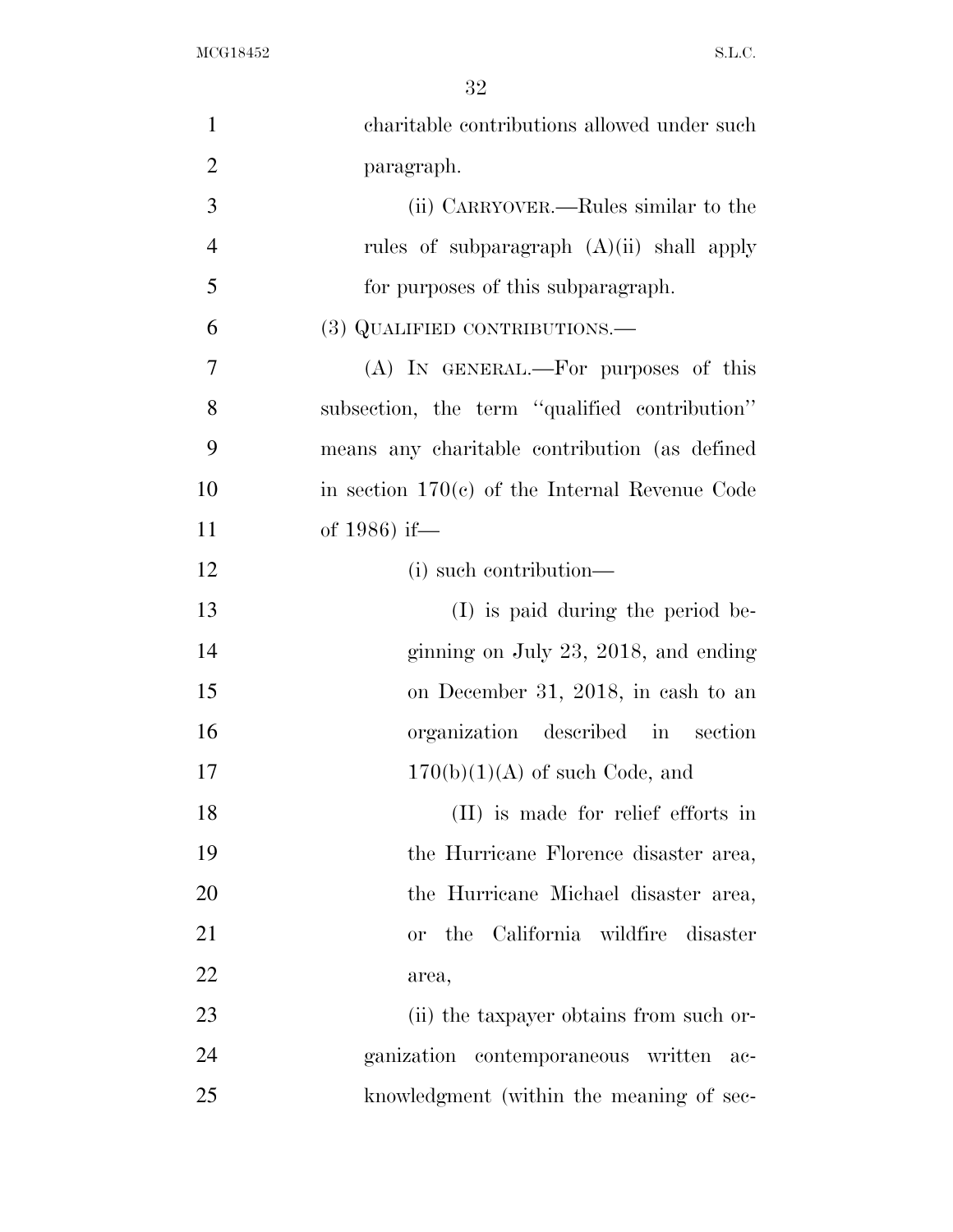| $\mathbf{1}$   | tion $170(f)(8)$ of such Code) that such con-     |
|----------------|---------------------------------------------------|
| $\overline{2}$ | tribution was used (or is to be used) for         |
| 3              | relief efforts described in clause $(i)(II)$ ,    |
| $\overline{4}$ | and                                               |
| 5              | (iii) the taxpayer has elected the ap-            |
| 6              | plication of this subsection with respect to      |
| $\tau$         | such contribution.                                |
| 8              | (B) EXCEPTION.—Such term shall not in-            |
| 9              | clude a contribution by a donor if the contribu-  |
| 10             | tion is—                                          |
| 11             | (i) to an organization described in sec-          |
| 12             | tion $509(a)(3)$ of the Internal Revenue          |
| 13             | Code of $1986$ , or                               |
| 14             | (ii) for the establishment of a new, or           |
| 15             | maintenance of an existing, donor advised         |
| 16             | fund (as defined in section $4966(d)(2)$ of       |
| 17             | such Code).                                       |
| 18             | (C) APPLICATION OF ELECTION TO PART-              |
| 19             | NERSHIPS AND S CORPORATIONS.—In the case          |
| 20             | of a partnership or S corporation, the election   |
| 21             | under subparagraph $(A)(iii)$ shall be made sepa- |
| 22             | rately by each partner or shareholder.            |
| 23             | (b) SPECIAL RULES FOR QUALIFIED DISASTER-RE-      |
| 24             | LATED PERSONAL CASUALTY LOSSES.—                  |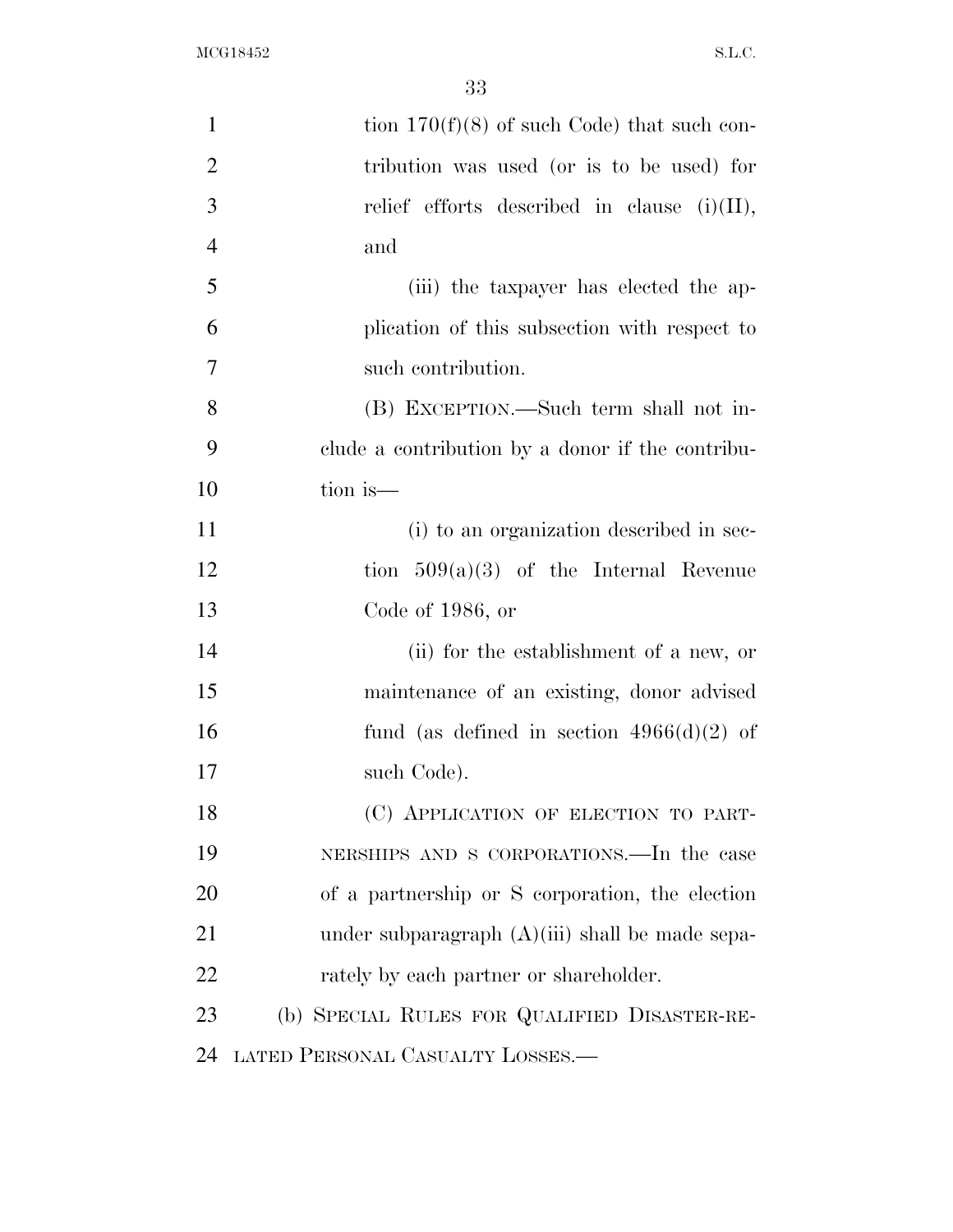| $\mathbf{1}$   | (1) IN GENERAL.—If an individual has a net          |
|----------------|-----------------------------------------------------|
| $\overline{2}$ | disaster loss for any taxable year—                 |
| 3              | (A) the amount determined under section             |
| $\overline{4}$ | $165(h)(2)(A)(ii)$ of the Internal Revenue Code     |
| 5              | of 1986 shall be equal to the sum of—               |
| 6              | (i) such net disaster loss, and                     |
| 7              | (ii) so much of the excess referred to              |
| 8              | in the matter preceding clause (i) of sec-          |
| 9              | tion $165(h)(2)(A)$ of such Code (reduced           |
| 10             | by the amount in clause (i) of this sub-            |
| 11             | paragraph) as exceeds 10 percent of the             |
| 12             | adjusted gross income of the individual,            |
| 13             | $(B)$ section $165(h)(1)$ of such Code shall        |
| 14             | be applied by substituting " $$500"$ for " $$500$ " |
| 15             | (\$100 for taxable years beginning after Decem-     |
| 16             | ber 31, 2009)'',                                    |
| 17             | (C) the standard deduction determined               |
| 18             | under section $63(e)$ of such Code shall be in-     |
| 19             | creased by the net disaster loss, and               |
| 20             | (D) section $56(b)(1)(E)$ of such Code shall        |
| 21             | not apply to so much of the standard deduction      |
| 22             | as is attributable to the increase under sub-       |
| 23             | paragraph $(C)$ of this paragraph.                  |
| 24             | (2) NET DISASTER LOSS.—For purposes of this         |
| 25             | subsection, the term "net disaster loss" means the  |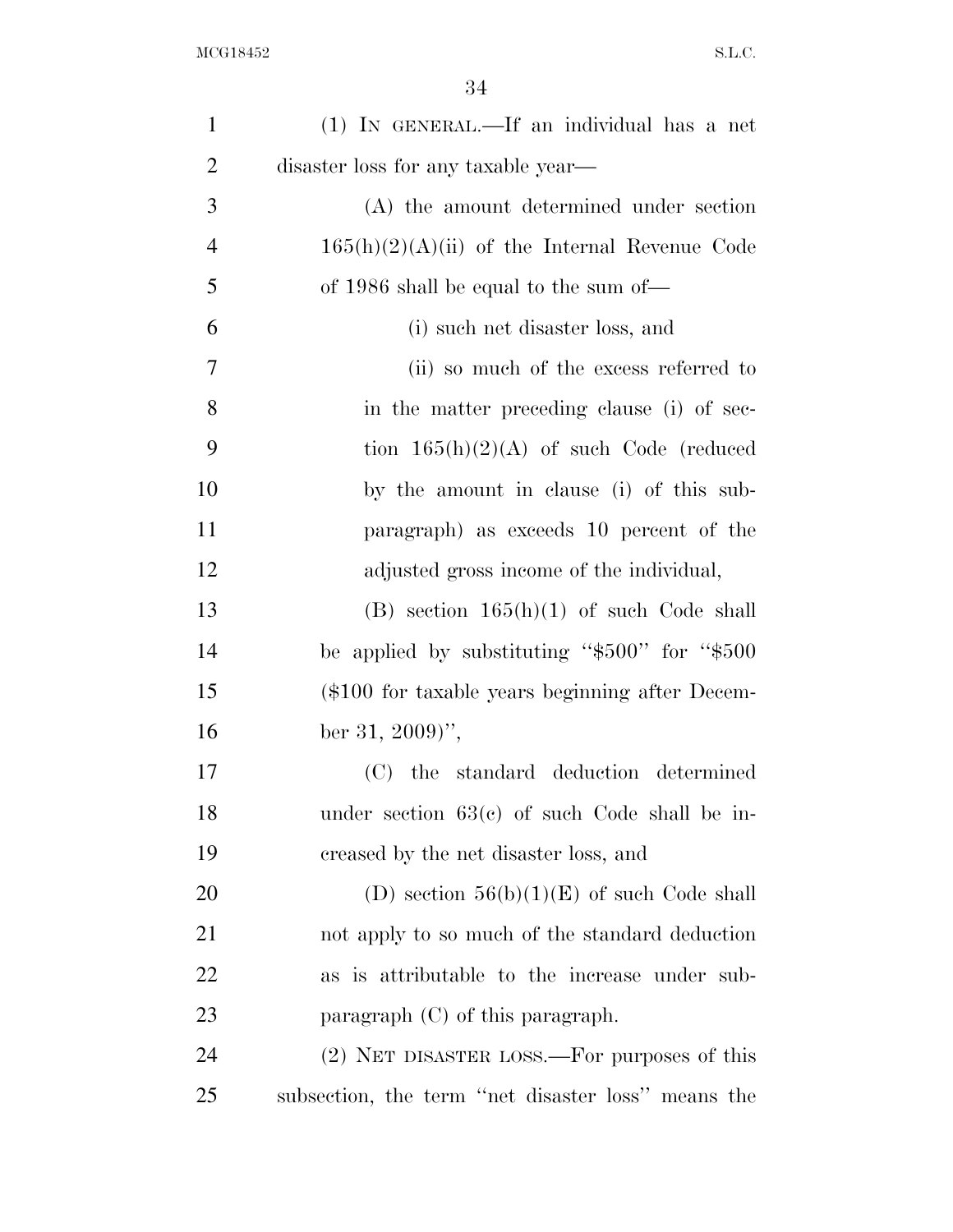| $\mathbf{1}$   | excess of qualified disaster-related personal casualty |
|----------------|--------------------------------------------------------|
| $\overline{2}$ | losses over personal casualty gains (as defined in     |
| 3              | section $165(h)(3)(A)$ of the Internal Revenue Code    |
| $\overline{4}$ | of 1986).                                              |
| 5              | (3) QUALIFIED DISASTER-RELATED PERSONAL                |
| 6              | CASUALTY LOSSES.—For purposes of this sub-             |
| 7              | section, the term "qualified disaster-related personal |
| 8              | casualty losses" means—                                |
| 9              | (A) losses described in section $165(c)(3)$ of         |
| 10             | the Internal Revenue Code of 1986 which arise          |
| 11             | in the Hurricane Florence disaster area on or          |
| 12             | after September 13, 2018, and which are at-            |
| 13             | tributable to Hurricane Florence,                      |
| 14             | (B) losses described in section $165(c)(3)$ of         |
| 15             | the Internal Revenue Code of 1986 which arise          |
| 16             | in the Hurricane Michael disaster area on or           |
| 17             | after October 7, 2018, and which are attrib-           |
| 18             | utable to Hurricane Michael, and                       |
| 19             | (C) losses described in section $165(c)(3)$ of         |
| 20             | the Internal Revenue Code of 1986 which arise          |
| 21             | in the California wildfire disaster area on or         |
| 22             | after July 23, 2018, and which are attributable        |
| 23             | to the wildfires to which the declaration of such      |
| 24             | area relates.                                          |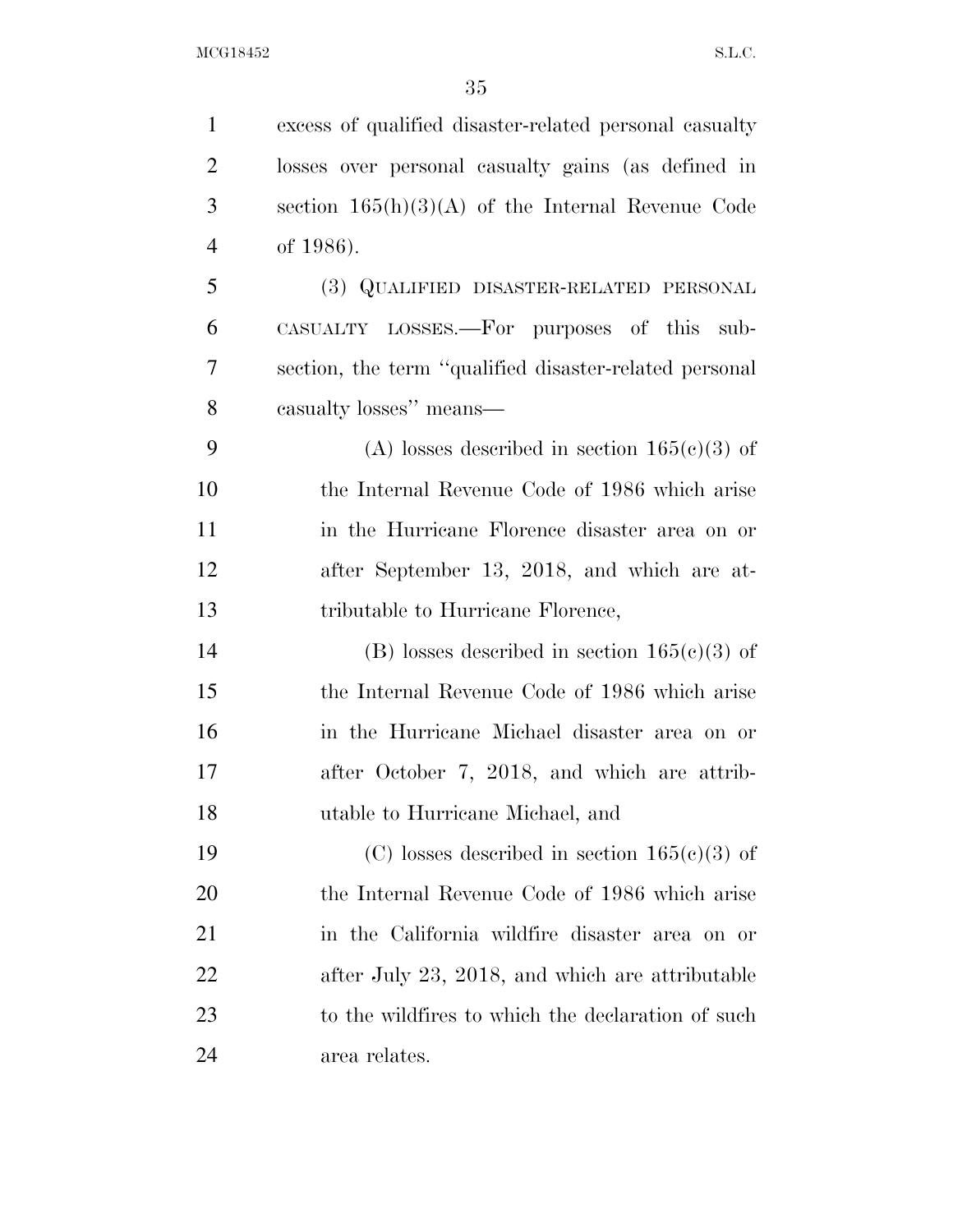(c) SPECIAL RULE FOR DETERMINING EARNED IN-COME.—

| 3              | $(1)$ In GENERAL.—In the case of a qualified in-       |
|----------------|--------------------------------------------------------|
| $\overline{4}$ | dividual, if the earned income of the taxpayer for the |
| 5              | applicable taxable year is less than the earned in-    |
| 6              | come of the taxpayer for the preceding taxable year,   |
| 7              | the credits allowed under sections $24(d)$ and $32$ of |
| 8              | the Internal Revenue Code of 1986 may, at the elec-    |
| 9              | tion of the taxpayer, be determined by sub-            |
| 10             | stituting-                                             |
| 11             | (A) such earned income for the preceding               |
| 12             | taxable year, for                                      |
| 13             | (B) such earned income for the applicable              |
| 14             | taxable year.                                          |
| 15             | (2) QUALIFIED INDIVIDUAL.—For purposes of              |
| 16             | this subsection—                                       |
| 17             | (A) IN GENERAL.—The term "qualified in-                |
| 18             | dividual" means any qualified Hurricane Flor-          |
| 19             | ence individual, any qualified Hurricane Mi-           |
| 20             | chael individual, and any qualified California         |
| 21             | wildfire individual.                                   |
| 22             | (B) QUALIFIED HURRICANE FLORENCE IN-                   |
| 23             | DIVIDUAL.—The term "qualified Hurricane                |
| 24             | Florence individual" means any individual              |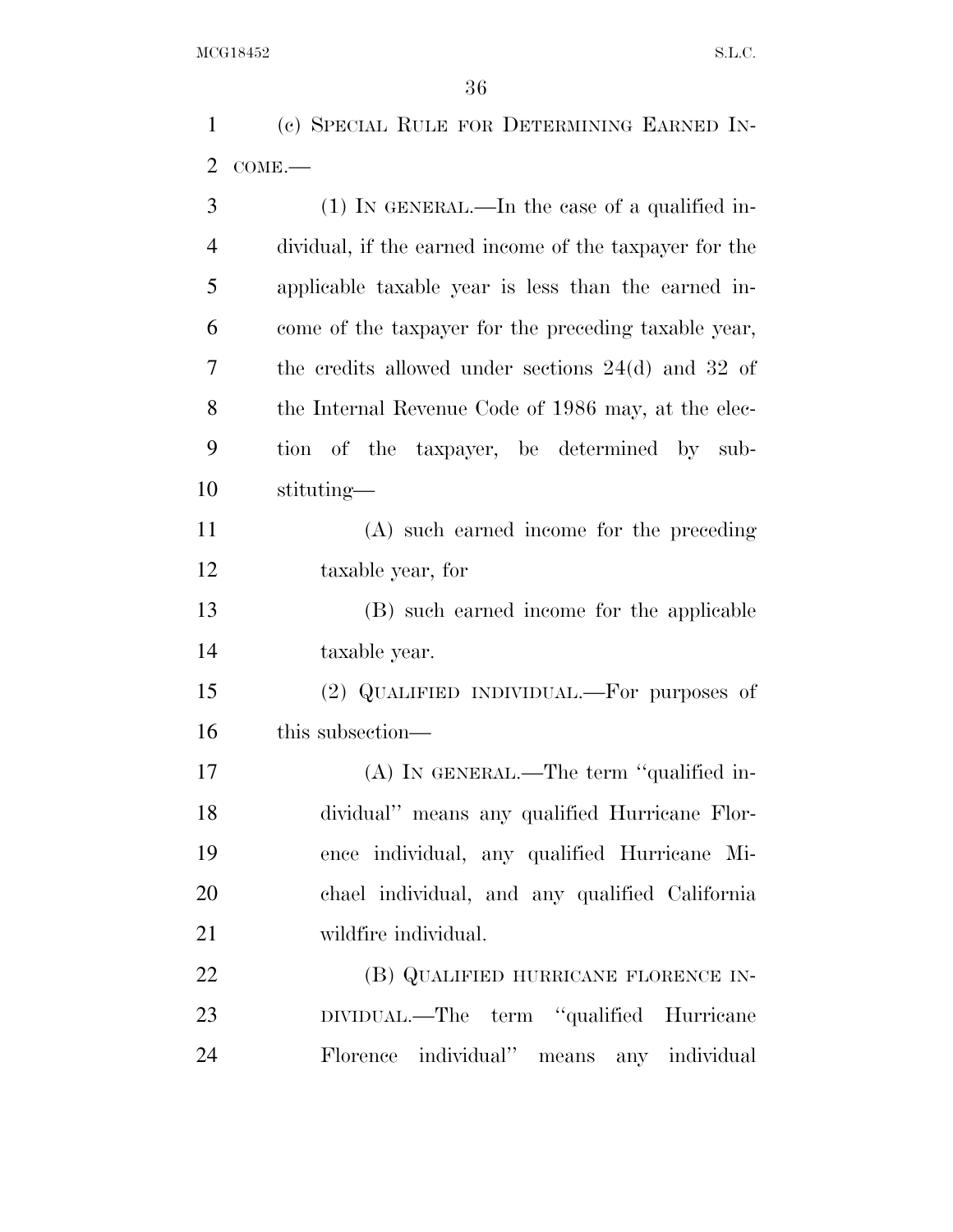| $\mathbf{1}$   | whose principal place of abode on September     |
|----------------|-------------------------------------------------|
| $\overline{2}$ | $13, 2018$ , was located—                       |
| 3              | (i) in the Hurricane Florence disaster          |
| $\overline{4}$ | zone, or                                        |
| 5              | (ii) in the Hurricane Florence disaster         |
| 6              | area (but outside the Hurricane Florence        |
| 7              | disaster zone) and such individual was dis-     |
| 8              | placed from such principal place of abode       |
| 9              | by reason of Hurricane Florence.                |
| 10             | (C) QUALIFIED HURRICANE MICHAEL IN-             |
| 11             | DIVIDUAL.—The term "qualified Hurricane Mi-     |
| 12             | chael individual" means any individual whose    |
| 13             | principal place of abode on October 7, 2018,    |
| 14             | was located—                                    |
| 15             | (i) in the Hurricane Michael disaster           |
| 16             | zone, or                                        |
| 17             | (ii) in the Hurricane Michael disaster          |
| 18             | area (but outside the Hurricane Michael         |
| 19             | disaster zone) and such individual was dis-     |
| 20             | placed from such principal place of abode       |
| 21             | by reason of Hurricane Michael.                 |
| 22             | (D) QUALIFIED CALIFORNIA WILDFIRE IN-           |
| 23             | DIVIDUAL.—The term "qualified California        |
| 24             | wildfire individual" means any individual whose |
| 25             | principal place of abode during any portion of  |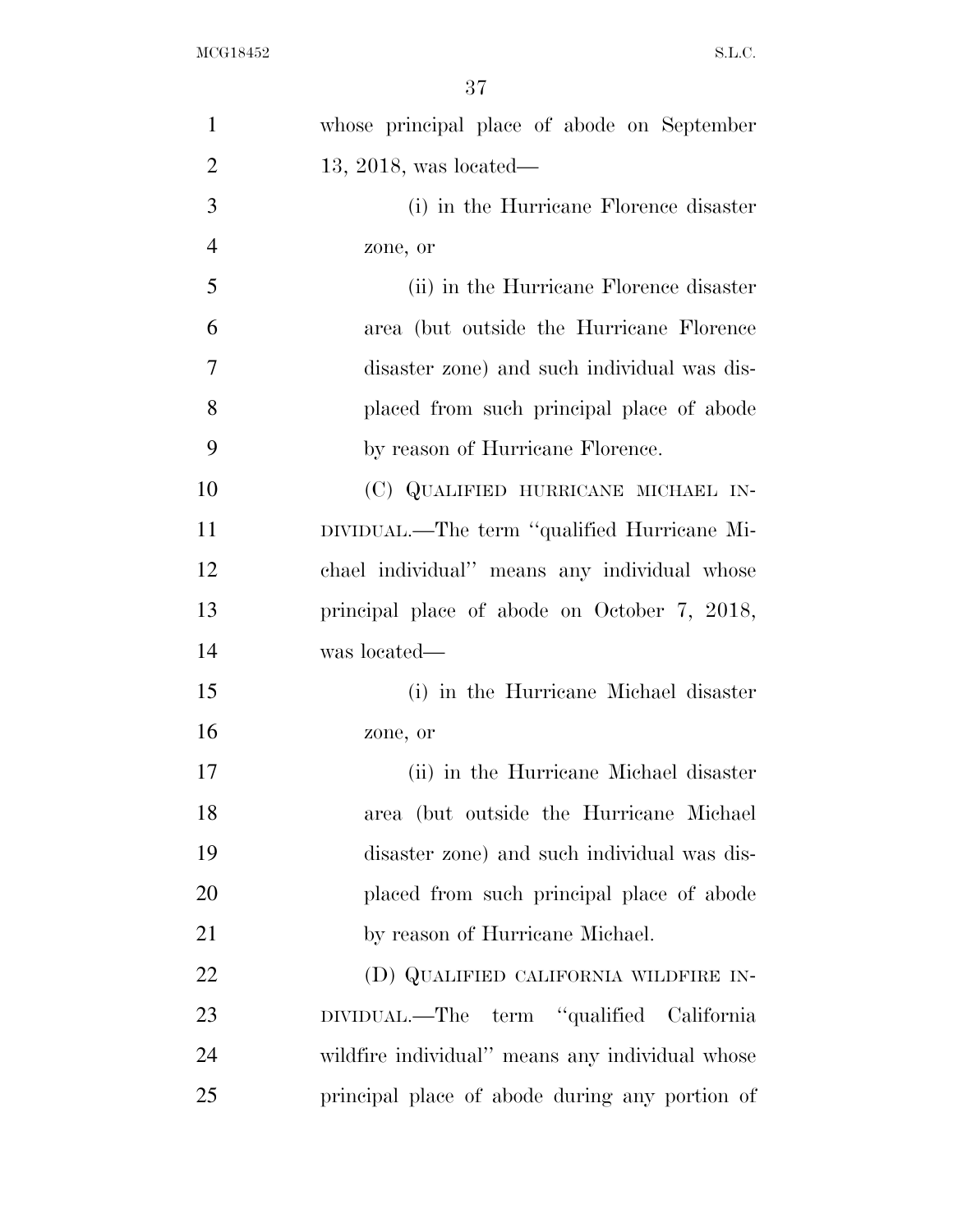| $\mathbf{1}$   | the period from July 23, 2018, to December 31,          |
|----------------|---------------------------------------------------------|
| $\overline{2}$ | $2018$ , was located—                                   |
| 3              | (i) in the California wildfire disaster                 |
| $\overline{4}$ | zone, or                                                |
| 5              | (ii) in the California wildfire disaster                |
| 6              | area (but outside the California disaster               |
| $\tau$         | zone) and such individual was displaced                 |
| 8              | from such principal place of abode by rea-              |
| 9              | son of the wildfires to which the declara-              |
| 10             | tion of such area relates.                              |
| 11             | (3) APPLICABLE TAXABLE YEAR.—The term                   |
| 12             | "applicable taxable year" means the taxable year        |
| 13             | which includes—                                         |
| 14             | $(A)$ in the case of a qualified Hurricane              |
| 15             | Florence individual, September 13, 2018,                |
| 16             | (B) in the case of a qualified Hurricane                |
| 17             | Michael individual, October 7, 2018, and                |
| 18             | (C) in the case of a qualified California               |
| 19             | wildfire individual, any portion of the period          |
| 20             | from July 23, 2018, to December 31, 2018.               |
| 21             | (4) EARNED INCOME.—For purposes of this                 |
| 22             | subsection, the term "earned income" has the mean-      |
| 23             | ing given such term under section $32(c)$ of the Inter- |
| 24             | nal Revenue Code of 1986.                               |
| 25             | $(5)$ SPECIAL RULES.—                                   |